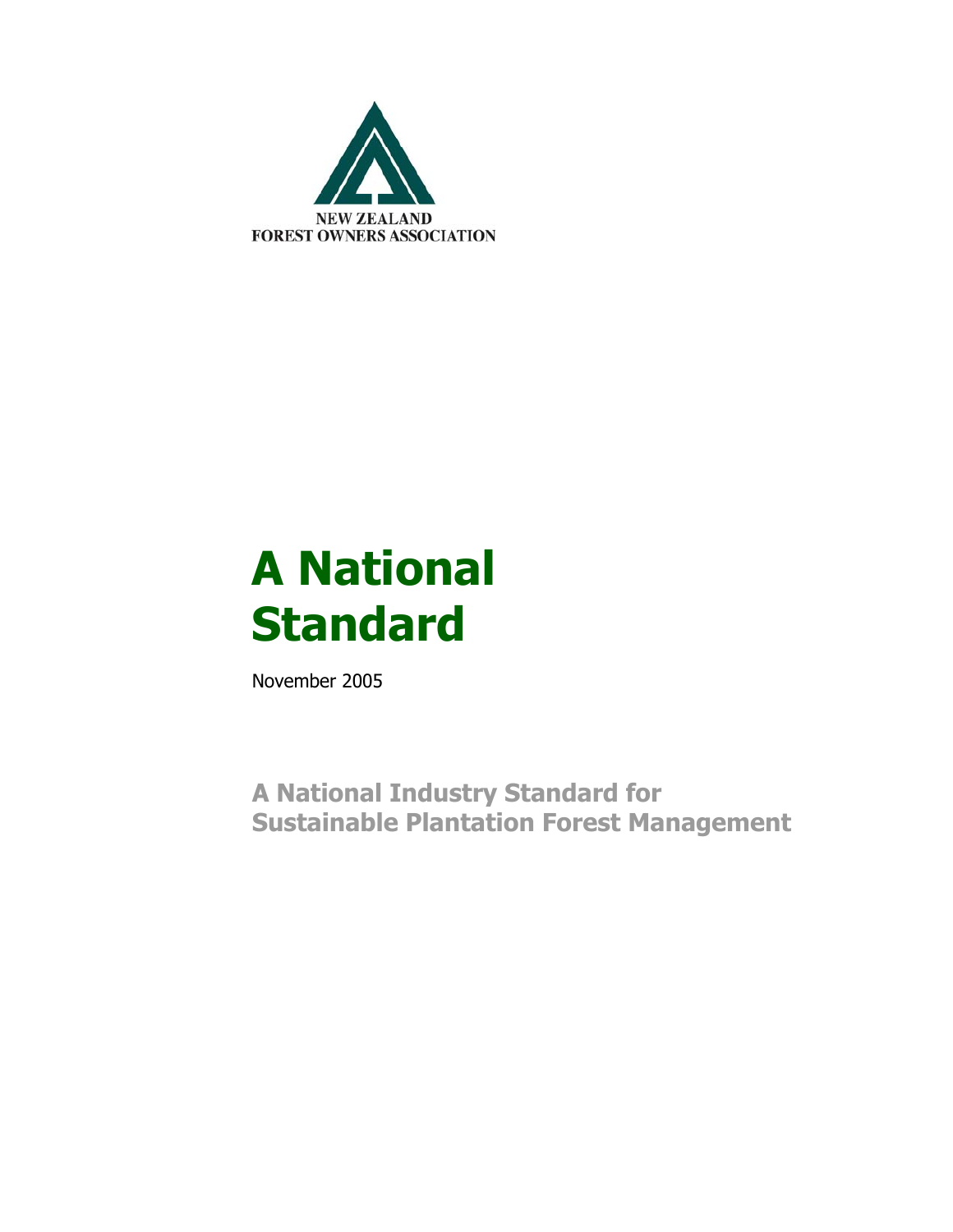## **A National Standard**

**A National Industry Standard for Sustainable Plantation Forest Management**

© 2005 New Zealand Forest Owners Association Inc.

NZ Forest Owners Association Inc. PO Box 1208, Wellington, New Zealand Tel +64 4 473 4769 Fax +64 4 499 8893 nzfoa@nzfoa.org.nz www.nzfoa.org.nz

First published 11 August 2005 Revised edition published 24 November 2005

ISBN 0-473-10704-X

#### **Acknowledgements**

Thanks are due to the NZ Forest Industries Council and the members of the economic, social, cultural and environmental chambers of the National Initiative Working Group. Without their assistance the development of this standard would not have been possible.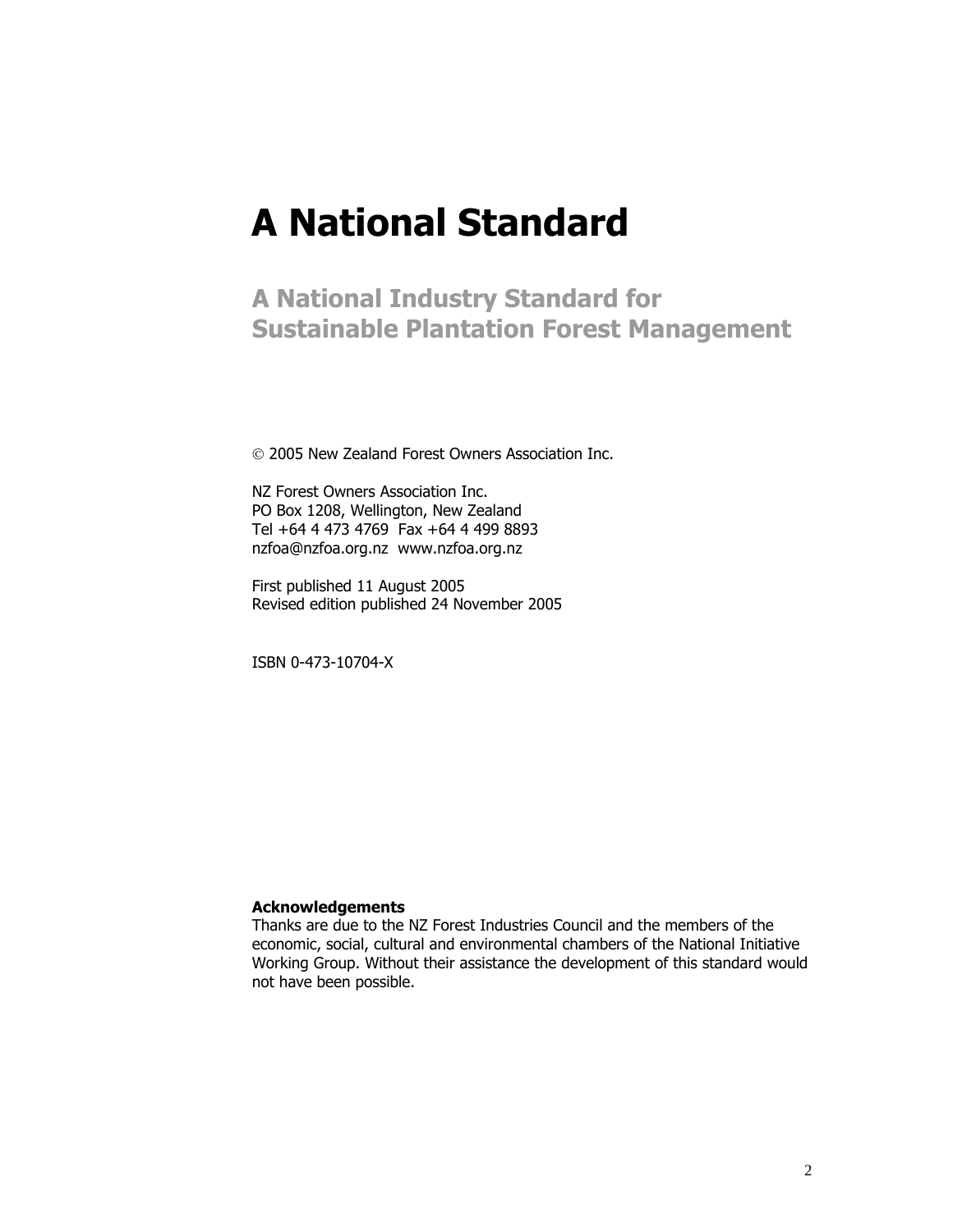### **Contents**

| Interpretation                                                    | 3  |
|-------------------------------------------------------------------|----|
| Preface                                                           | 4  |
| Background                                                        | 6  |
| <b>Standard 1: Compliance with the Law</b>                        | 7  |
| Standard 2: Tenure                                                | 9  |
| Standard 3: Tāngata Whenua (Indigenous People)                    | 10 |
| <b>Standard 4: Employees, Contractors and Community Relations</b> | 12 |
| <b>Standard 5: Biodiversity</b>                                   | 14 |
| Standard 6: Water, Soil and Carbon                                | 15 |
| <b>Standard 7: Chemical Use and Forest Protection</b>             | 17 |
| <b>Standard 8: Operations</b>                                     | 21 |
| <b>Standard 9: Dispute Resolution</b>                             | 23 |
| <b>Glossary</b>                                                   | 24 |
| <b>Appendix 1: Controlled Agrichemicals</b>                       | 30 |

## Interpretation

- 1. **"S"** : The Standard which shall be achieved.
- 2. **"V"** : The means of verifying that the related standard has been achieved.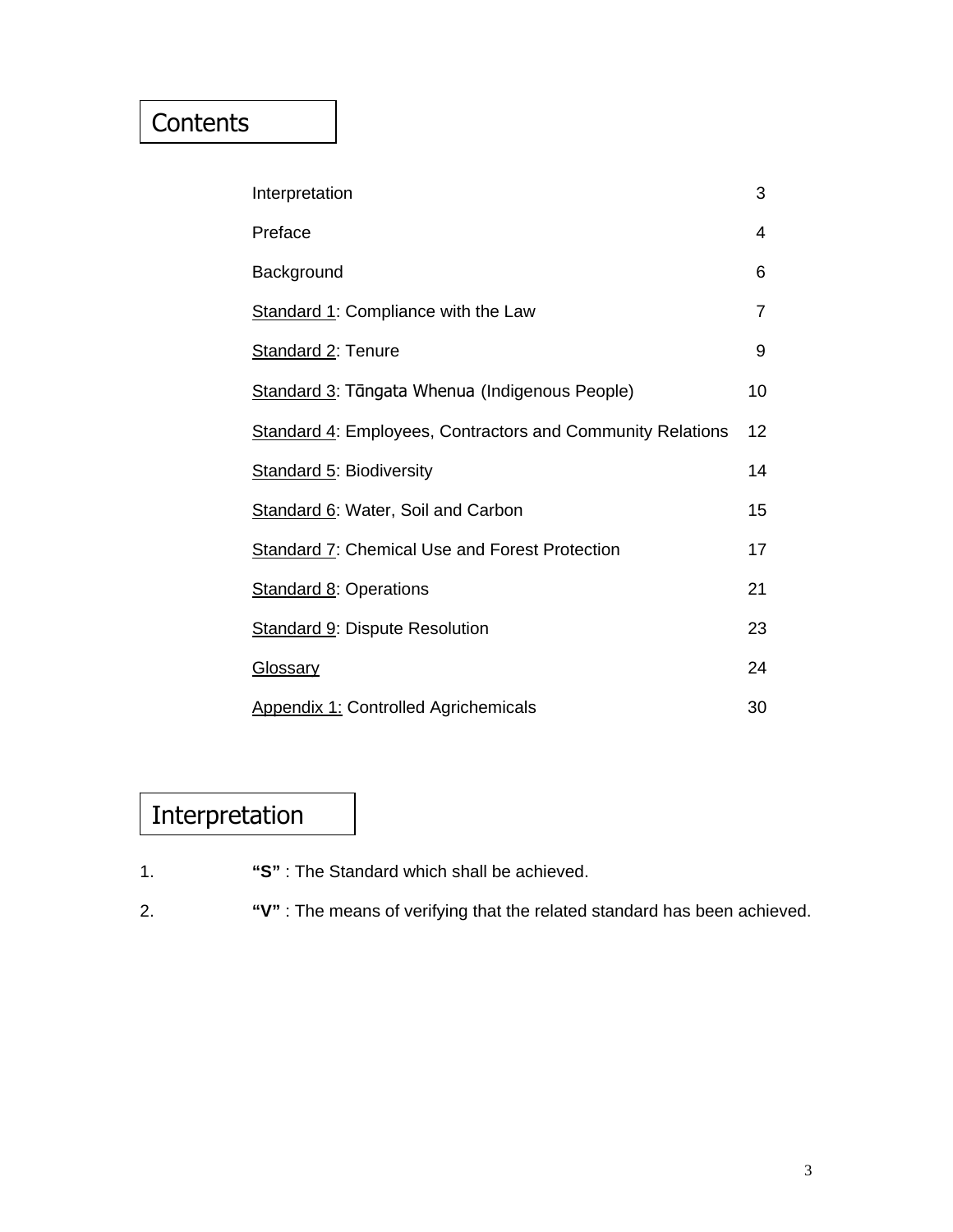### Preface

New Zealand's plantation forestry is among the most environmentally friendly industries in the world.

Our forests are naturally renewable, sequester carbon, recyclable and ultimately biodegradable. Frequently they have been planted on former farmland in order to control water, soil and wind erosion. And, as anyone who works in forestry knows, they are rich with wildlife, providing a favourable habitat for many indigenous species.

In recent years, forestry has also been recognised for its ability to redress some of the negative environmental impacts of our energy-intensive society, as well as the emissions from intensive agriculture. Half the weight of timber is carbon, derived from carbon dioxide in the atmosphere, one of the main gases associated with global warming. Catchments planted in trees also have very low nitrogen discharges to ground and surface water, thereby helping to maintain the quality of our streams, rivers and lakes.

These natural advantages of forestry have been enhanced by management systems voluntarily adopted by NZ forest owners.

The 1991 NZ Forest Accord, which was signed by the NZ Forest Owners Association and the main conservation lobby groups, commits members of the Association to meeting standards of environmental practice and social behaviour in excess of those required by law or international treaties. These include a commitment to avoid the destruction of natural forests during the establishment and management of plantations, as well as a commitment to protect valued indigenous species within their estates.

Publication of this Standard corrects a fundamental deficiency in the Accord, in that it is inclusive for Maori, recognising their right to economic self-determination by developing plantation forests.

The voluntary commitment of forest owners to good environmental and social practice is almost unparalleled internationally. It also comes on top of New Zealand's laws covering resource management, conservation, agrichemical use, employment, and occupational health and safety which are among the most stringent in the world.

The NZFOA encourages members to use the National Standard as the basis for sustainable forest management. It provides forest managers with a formal framework for gaining community and market recognition of the fact that their management practices exceed legal requirements. It may also form the basis for an independently audited assurance to customers that wood products from a designated area of forest are well managed.

On the other hand, it must be emphasised that compliance with this Standard is voluntary. It is not intended to imply that the NZFOA has an expectation that forests should be managed in excess of legal requirements. Nor would the Association support the Standard being used as a justification for strengthening the regulatory or legal standards expected of forest owners.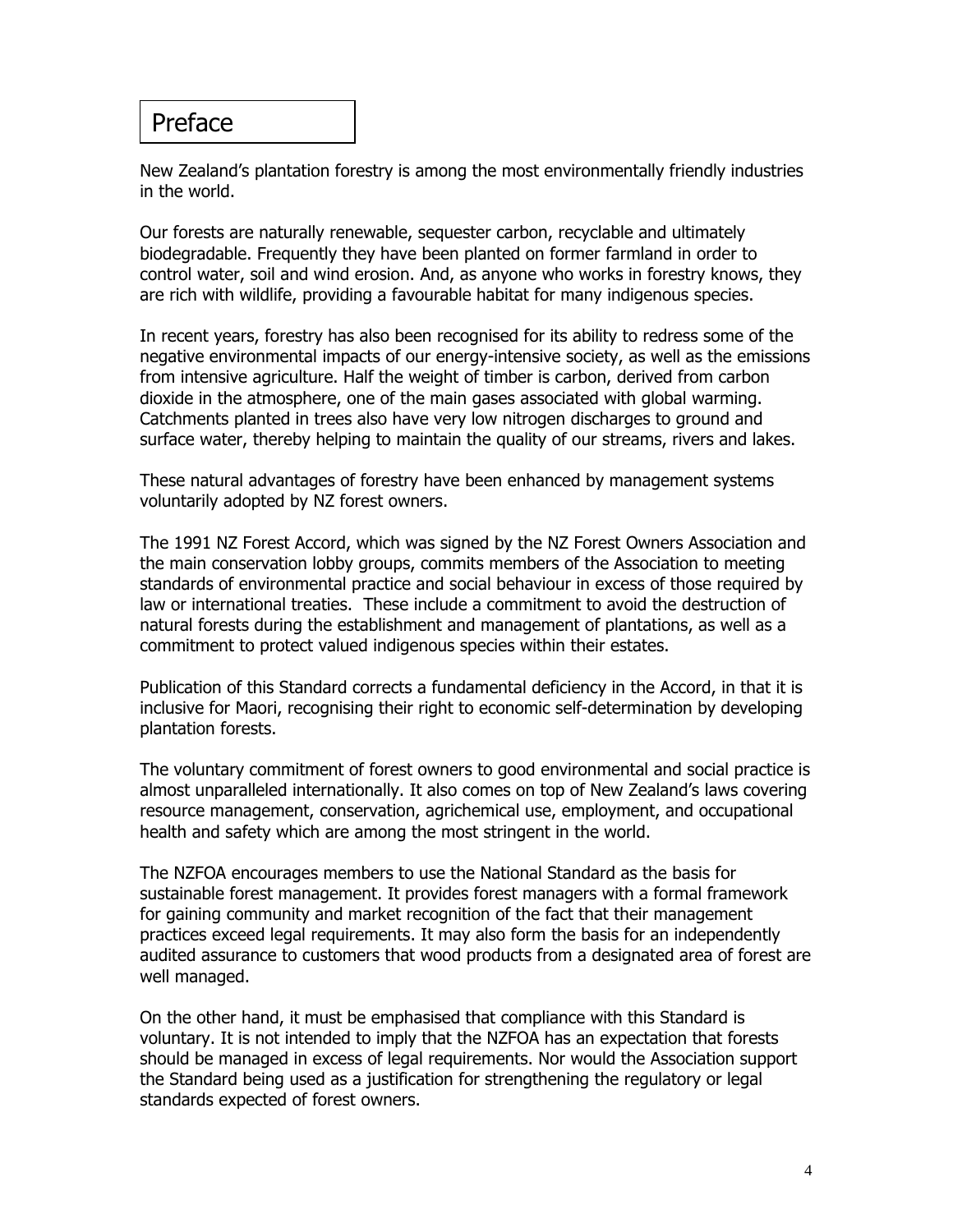This Standard has been developed in consultation with other stakeholders including Maori, social and environmental interests. Every effort has been made to find an acceptable compromise between conflicting perspectives. The finalised Standard is the work and responsibility of the forest owners and industry bodies that have developed it and does not necessarily represent the views of any other party.

This Standard is subject to periodic review and amendment. A copy of the most current version of the Standard is available on the NZFOA website: www.nzfoa.org.nz.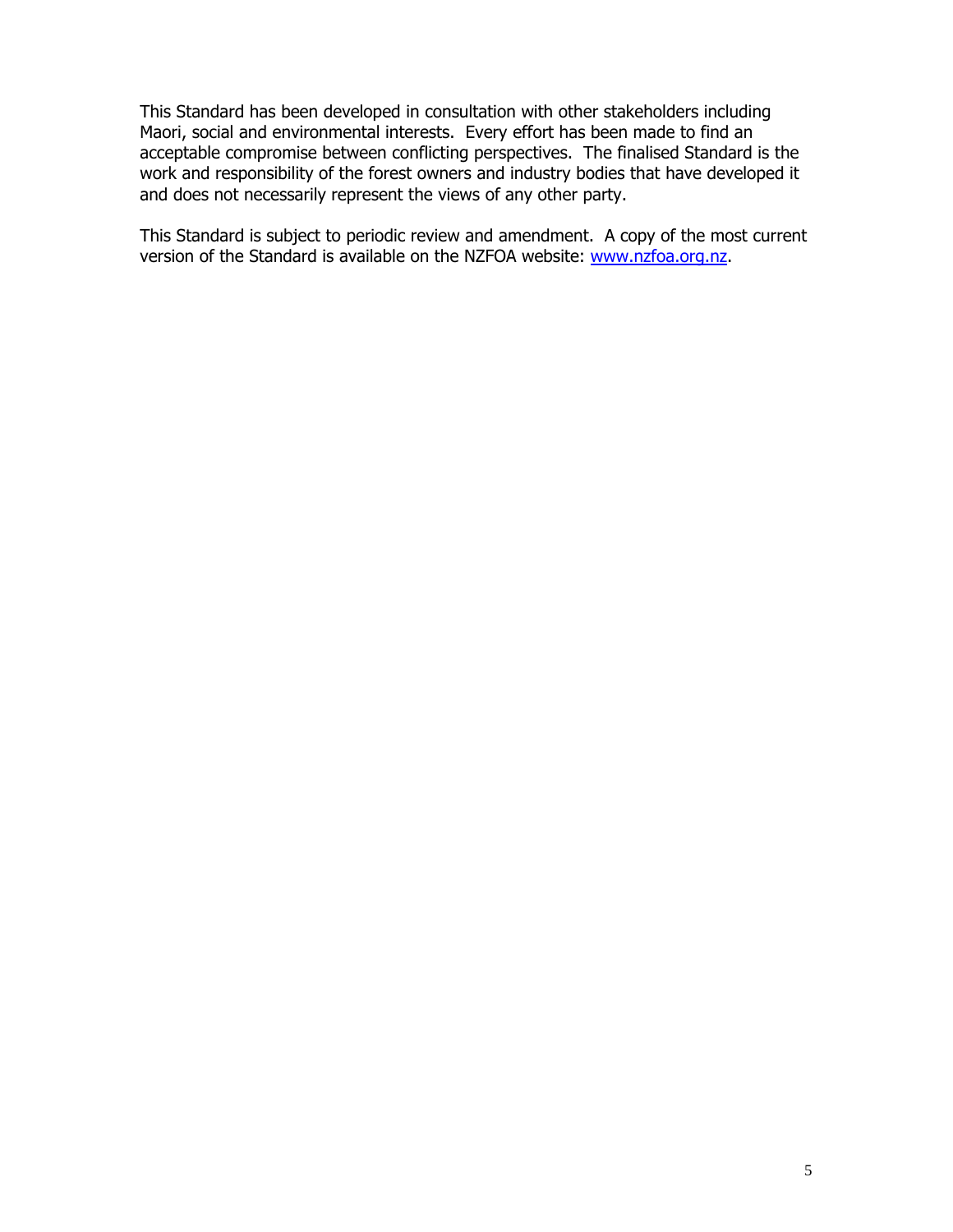### **Background**

1. The purpose of this National Standard is to:

- Ensure New Zealand plantation forest management practices meet society's expectations of an environmentally and socially responsible industry
- Maintain the New Zealand forest industry's reputation as an international leader in sustainable plantation forest management
- Assist the promotion of New Zealand forest products by providing a credible framework which demonstrates to international regulators and consumers that the high quality standards claimed for New Zealand forest products can be fully substantiated
- 2. Those aspects of this Standard subject to regular review and/or requiring a high level of technical input will be managed by the use of standing committees.

 An independent Chemical Moderation Committee (CMC) will be appointed from time to time to review Appendix 1 "Agrichemicals" to determine the appropriateness or otherwise, of formulations for inclusion, taking into account:

- The purpose and economics of use
- The results of research and investigation into the effects of use and misuse
- The availability, efficacy and environmental consequences of alternative means of achieving the purpose for which the formulation is used
- 3. This Standard is intended to build upon, and in some aspects exceed, relevant regulatory requirements as a means of distinguishing and promoting forest products managed in accordance with it. It is not intended that it form the basis of, or justification for, regulatory changes.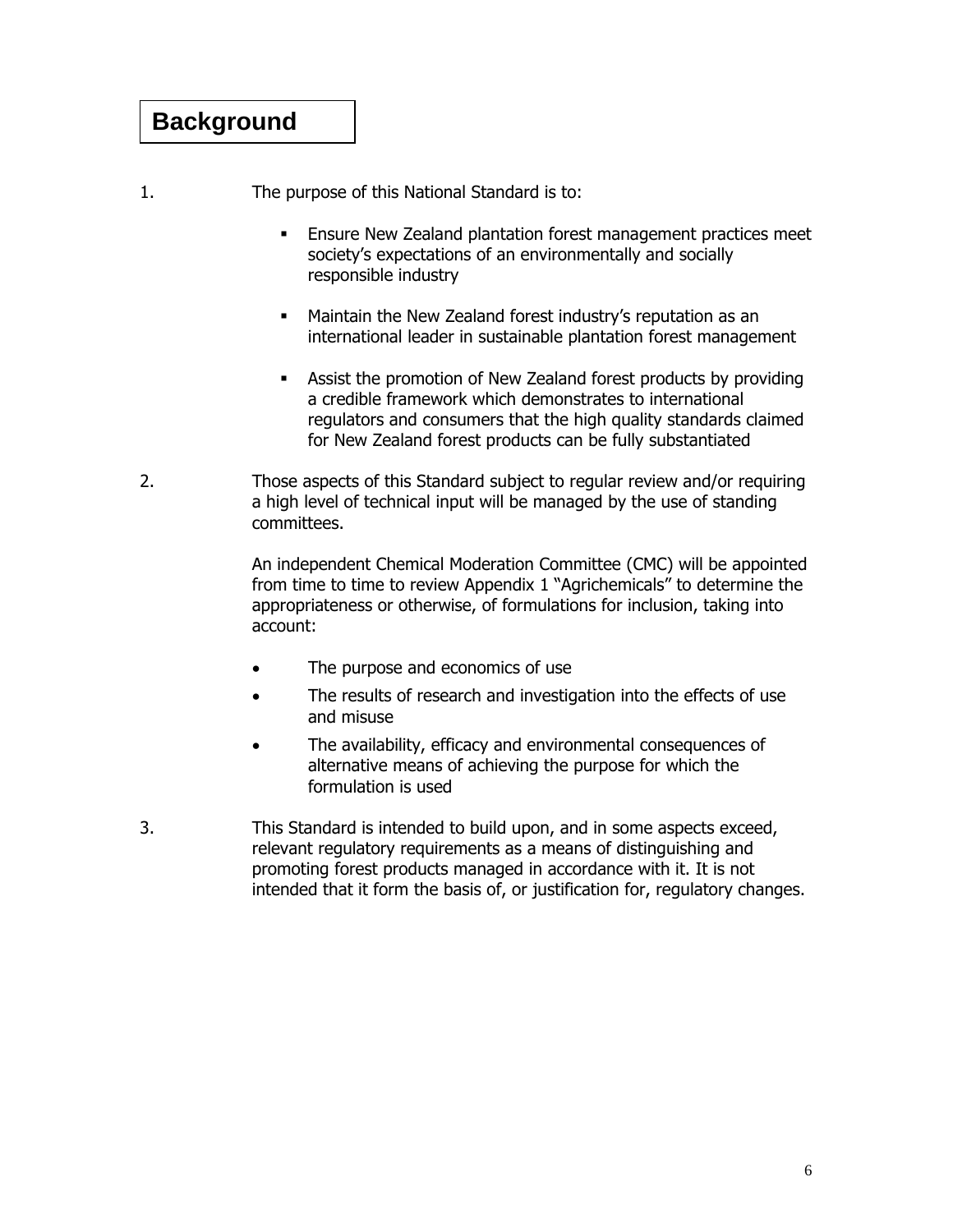### **Compliance with the Law**

### **S1.1 The forest owner shall comply with all national and local statutes, regulations, and legally binding standards and codes of practice.**

V1.1.1 There is an up-to-date register of all relevant national and local statutes and regulations.

Relevant pieces of legislation are as follows (www.legislation.govt.nz):

- Biosecurity Act 1993
- Conservation Act 1987
- Crown Forests Asset Act 1989
- Electricity Act 1992 and relevant regulations
- Employment Relations Act 2000
- Historic Places Act 1993
- Fencing Act 1978
- Forest and Rural Fires Act 1977
- Hazardous Substances and New Organisms Act 1996
- Health & Safety in Employment Act 1992
- Holidays Act 1991
- Minimum Wages Act 1985
- Resource Management Act 1991
- Rural Fire District Regulations 1980
- Soil Conservation and Rivers Control Act 1941
- Te Ture Whenua Maori Act 1993
- The Forests Act 1949
- Treaty of Waitangi Act 1975
- Trespass Act 1980
- Wages Protection Act 1983
- Wild Animal Control Act 1977
- Wildlife Act 1953
- Workplace Relations Act 2000
- V1.1.2 Compliance with this standard can be achieved by maintaining the capacity to view relevant legislation and a capacity to ensure that the forest owner is aware of changes to legislation.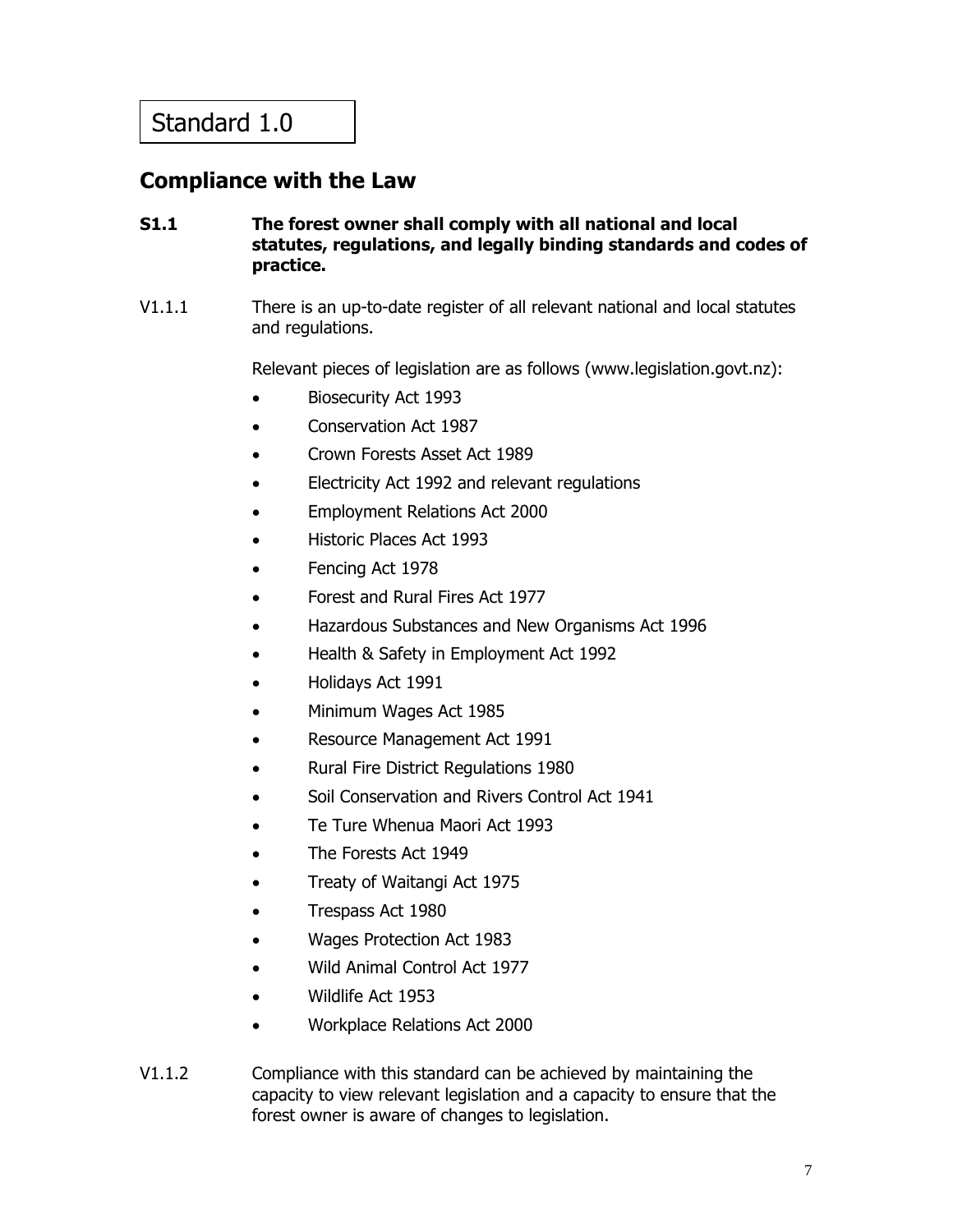### **S1.2 All applicable statutes and regulations shall be implemented through operational guidelines and procedures.**

- V1.2.1 There is a system for checking if a permit or consent is required, obtaining permits or consents, and communicating local authority rules and consents conditions to an operational level.
- V1.2.2 There is a system for checking if historic sites are present and applying for the appropriate authority if necessary.
- V1.2.3 There is a system for monitoring compliance with performance standards in local authority consents and rules.
- V1.2.4 There is a system for recording correspondence from local authority officials and responding to issues raised.
- V1.2.5 There are documented systems for remedial action in the event of noncompliance.
- V1.2.6 There is documentation that provides evidence that the above systems are being implemented.

### **S1.3 All applicable and legally prescribed fees, royalties, taxes and other charges shall be paid.**

V1.3.1 There is evidence that required payments have been made.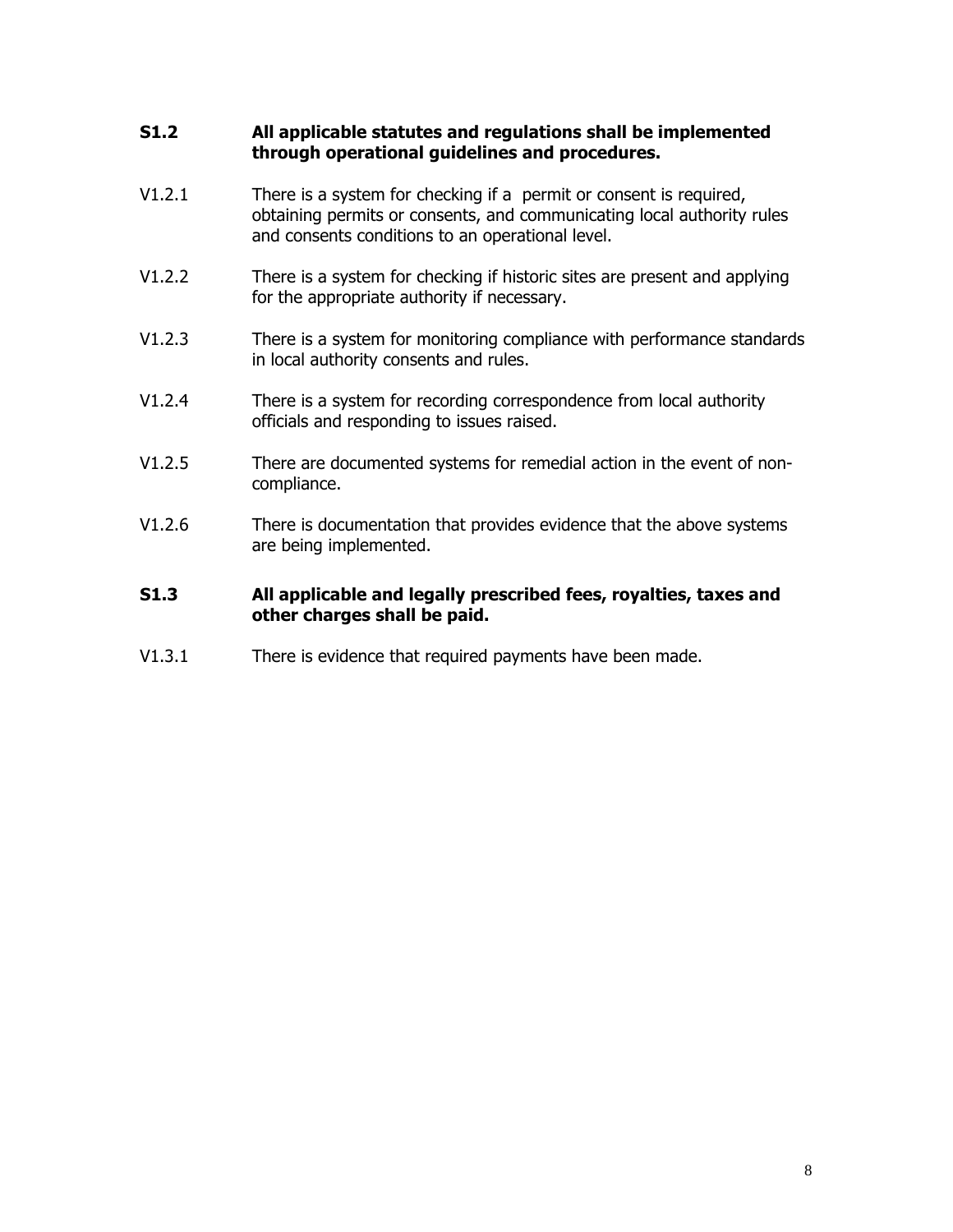### **Tenure**

### **S2.1 Long-term tenure and use rights to the land and forest resources shall be clearly defined; documented and legally established.**

- V2.1.1 Documents are available on request showing the legal status of the land and plantation forest. These may include:
	- Crown Forest Licences
	- Crown Leases
	- Forestry Rights
	- Give and take boundary agreements
	- Land certificates & titles
	- Registered rights such as leases or rights of way
	- Unregistered leases or licenses to occupy

### **S2.2 Legal tenure, access or use rights shall be identified and provided for in operational planning.**

- V2.2.1 There is a process for consulting with all affected parties with legal rights e.g. easement rights holders about planned forest operations that might affect their activities.
- V2.2.2 There is evidence that affected parties have given their free and informed consent to forest operations which affect their use rights, provided that any withholding of consent is neither vexatious nor frivolous.
- V2.2.3 There is a written record of previous and on-going disputes over tenure, access (where controlled by forest owner) and use rights.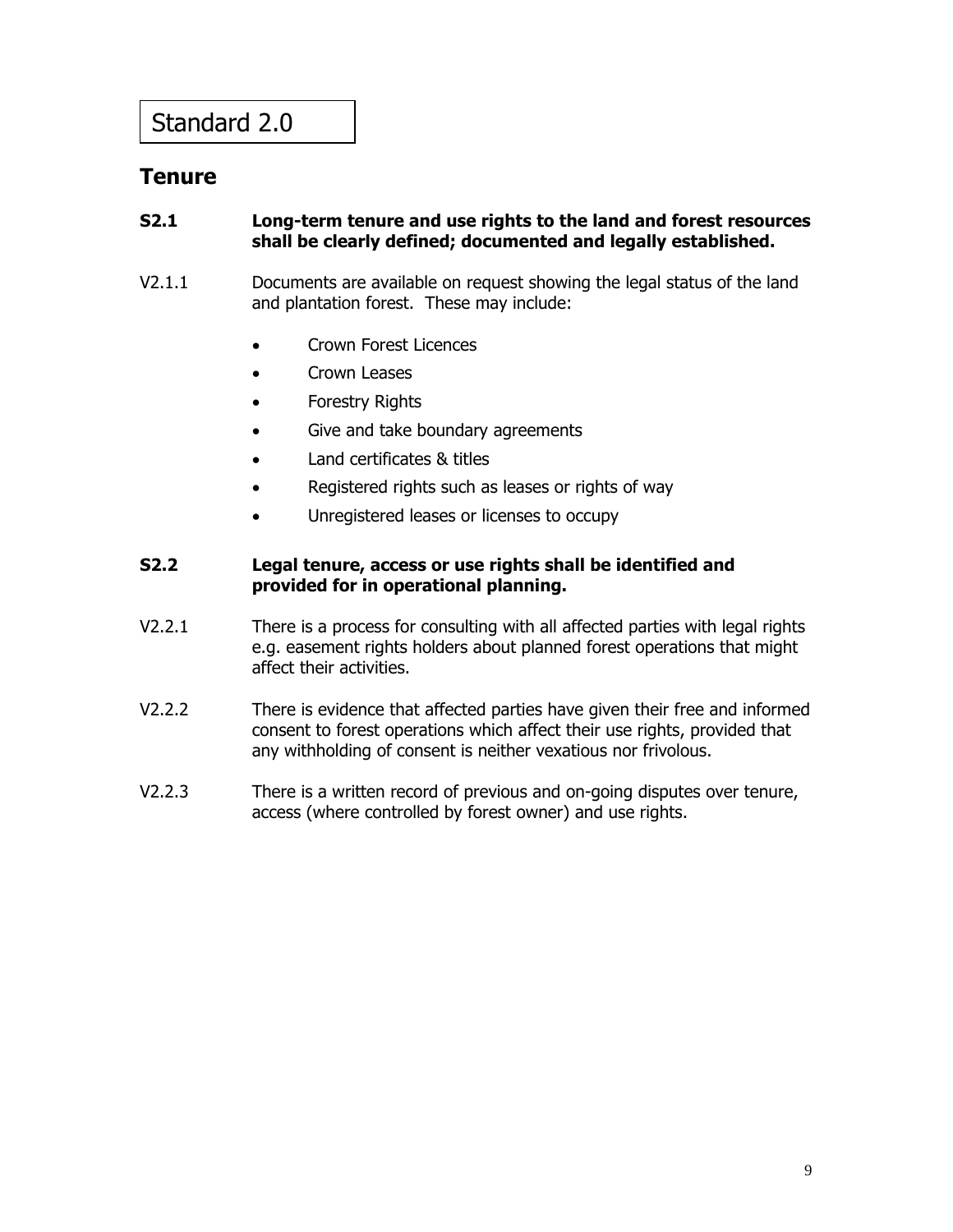### **Tᾱngata Whenua**

### **S3.1 The customary and traditional rights of tᾱngata whenua to use forest resources (timber and non-timber) shall be identified and provided for.**

- V3.1.1 There is an understanding and recognition of the principles of the Treaty of Waitangi, particularly regarding rights of tᾱngata whenua to land, water and traditional resources. Agreed use rights are documented in writing, or defined by clear (on both sides) verbal understandings (minuted as to date and parties to the verbal agreement, and signed by those parties), and are honoured.
- V3.1.2 There is a system in place that recognises customary and traditional rights in operational plans.
- V3.1.3 There is documentation that the above system is being implemented.
- V3.1.4 There are records of all previous and on-going disputes over customary/traditional rights.
- **S3.2 Tᾱngata whenua and their representative bodies are identified.**
- V3.2.1 An up-to-date list of tᾱngata whenua, and their representative bodies, including contact persons and their contact details is available.

#### **S3.3 Sites of special historic or religious significance requiring protection or specific management shall be provided for in operational plans.**

- V3.3.1 There is a process for identifying and registering archaeological or wāhi tapu sites. This process should involve the appropriately mandated indigenous representatives and have appropriate security, including silent files for information concerning those sites, which are confidential to the tāngata whenua concerned.
- V3.3.2 There is a system for protecting or appropriately managing sites.
- V3.3.3 There is documentation that the above system is being implemented.

#### **S3.4 Accidental discovery protocols shall be in place.**

V3.4.1If discovery of a new site occurs during forest operations, the site shall be protected (work stopped, manager notified, and assessment arranged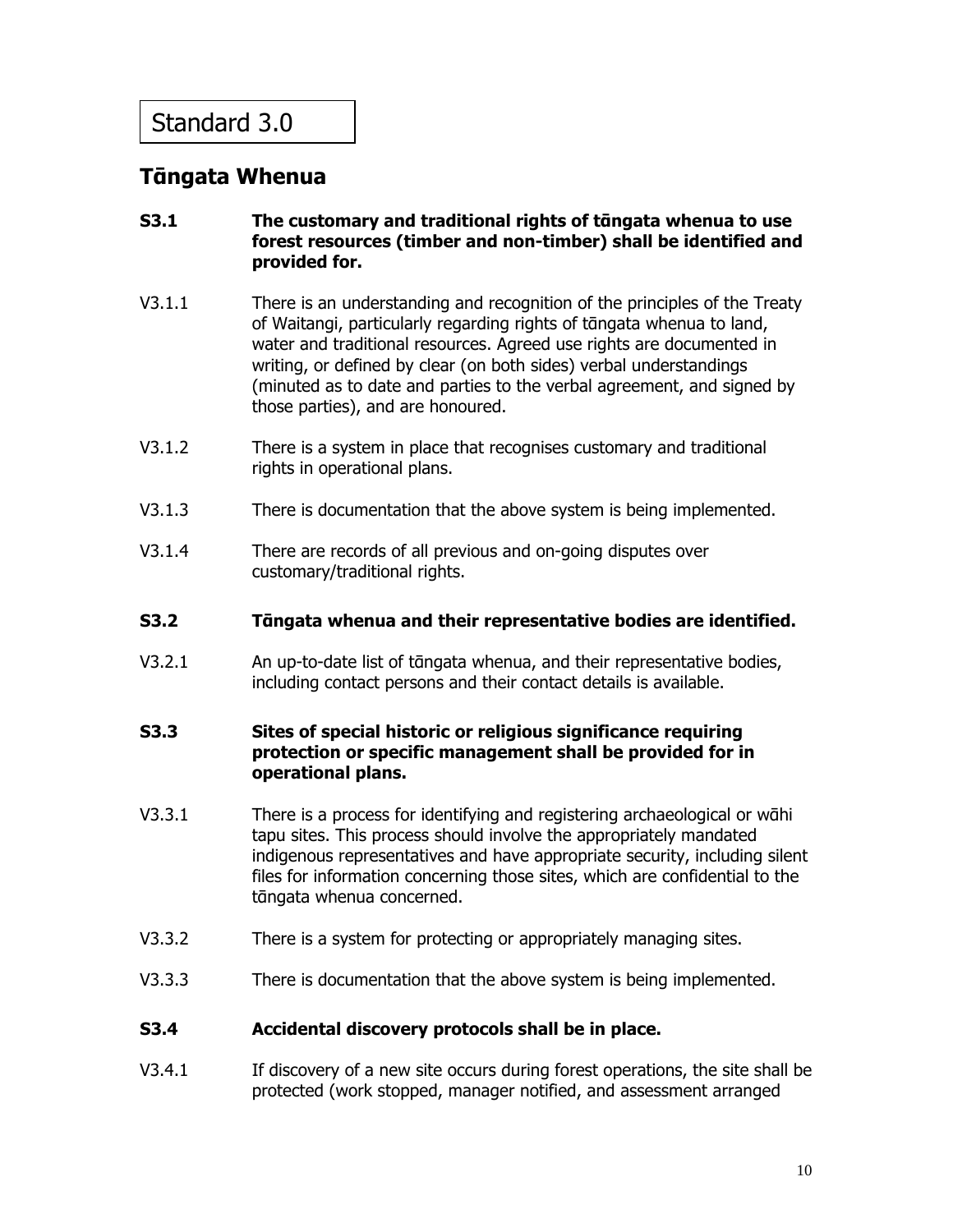and undertaken with appropriately mandated representatives of the tāngata whenua involved).

- V3.4.2 There is documentation of the protocols being implemented.
- V3.4.3 There is a process for training operators and contractors to identify such sites in the field.
- V3.4.4 There is a process in place to allow tāngata whenua access to wāhi tapu.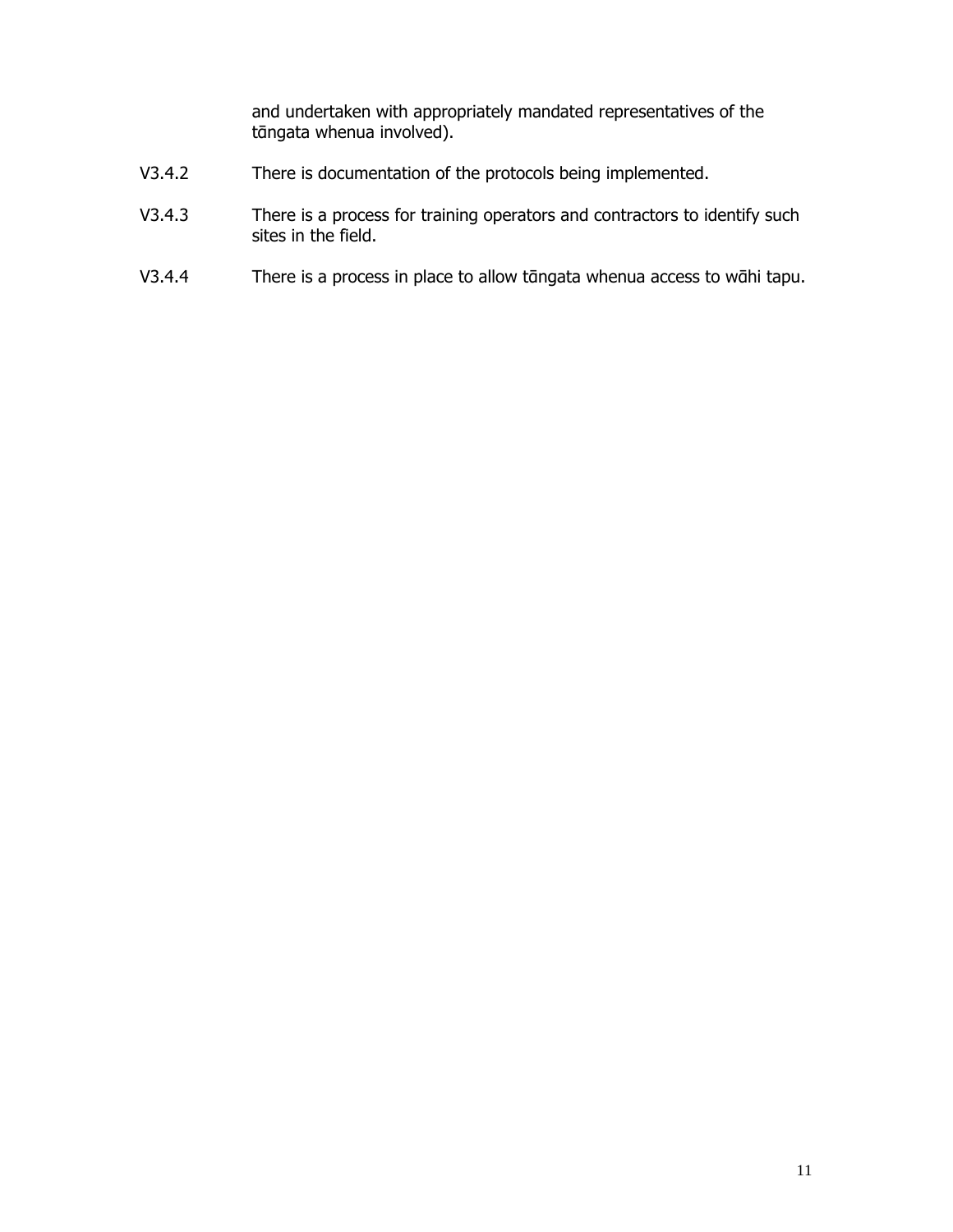### **Employees, Contractors and Community Relations**

### **S4.1 The forest owner shall promote local employment and training opportunities.**

- V4.1.1 A commitment is demonstrated to hiring and contracting locally to the extent feasible in light of local capacity and required workplace skills, cost considerations and any legal obligations.
- V4.1.2 There are documents confirming contributions to training programmes (e.g. Forest Industry Training via membership of NZFOA or NZFFA); or financial contributions toward the training programme; or the provision of in-kind support by using staff to provide the training; or the provision of in-kind support by providing the training venue, food etc; or paying contractors while they are being trained; or including a training component in the contractors' hourly rate.

### **S.4.2 The forest owner shall comply with the Health & Safety in Employment Act 1992 and its associated regulations, and the relevant codes of practice, standards and best practice guidelines.**

- V4.2.1 A Health and Safety and Management System is in place, which systematically identifies and documents hazards, conducts risk assessments and job safety analyses, outlines preventative measures, emergency procedures and key responsibilities, supported by documentation that the system is being implemented. This is to ensure health and safety requirements are taken into account in the planning, organisation, implementation and supervision of all operations.
- V4.2.2 All employees and contractors have access to adequate on-site first aid.
- V4.2.3 All employees and contractors have had relevant training in safe working practice, and at least two of every crew hold a current first aid certificate. There are up-to-date records of training, or other documented skills, for employees and contractors.
- V4.2.4 All necessary tools, machines, substances and equipment, including appropriate personal protective equipment, are available at the work site and kept in a safe and serviceable condition.
- V4.2.5 The contracts for service contractors include a provision to comply with health and safety requirements.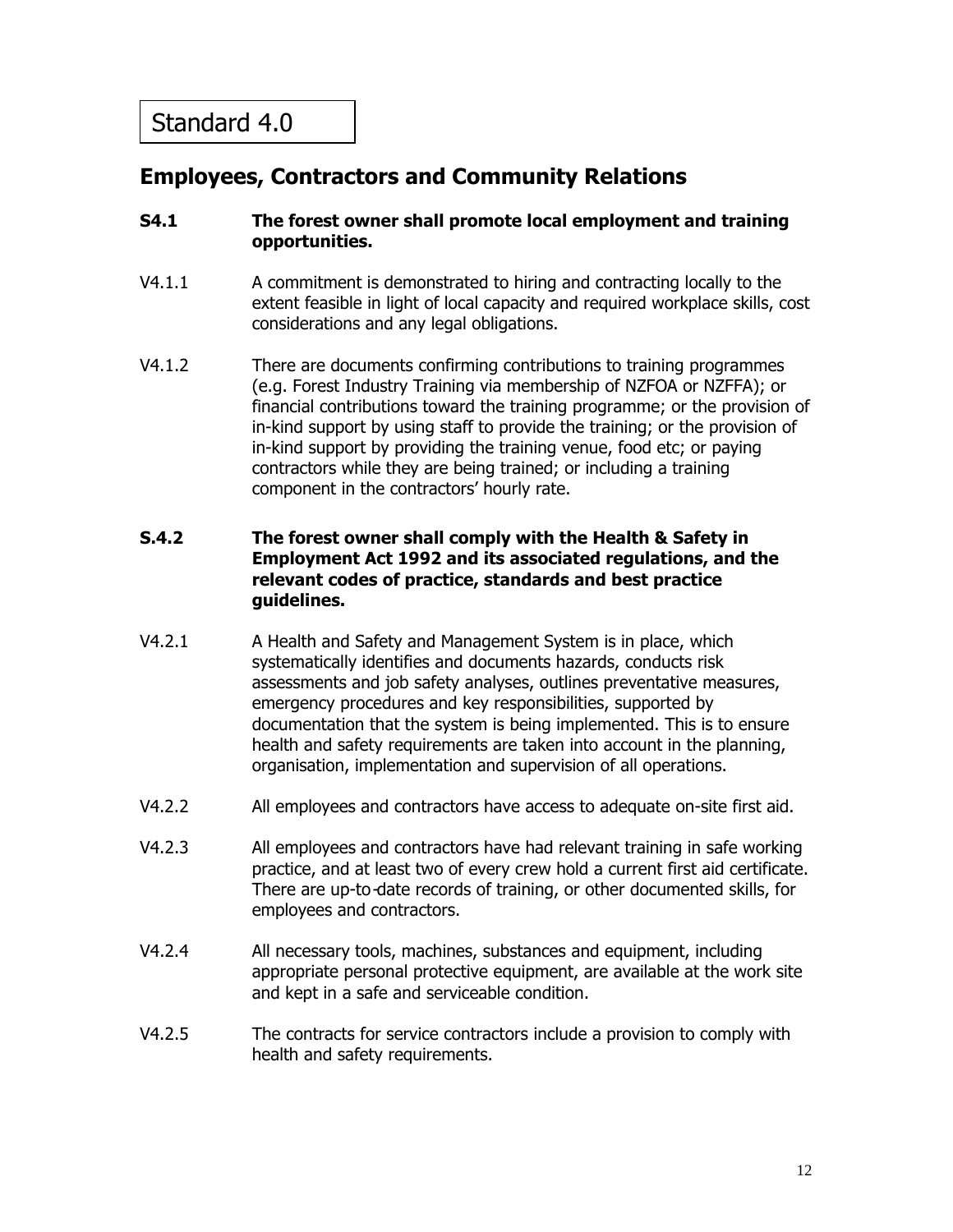- **S4.3 The forest owner shall demonstrate intent to accommodate appropriate recreation and other uses of the forest within the constraints of safety, environmental protection and good forest management practice.**
- V4.3.1 There is a process in place that provides a permit system or other access management method for recreation or other access.

#### **S4.4 The effect on the local community of significant changes in forest operations shall be considered.**

- V4.4.1 It is demonstrated that significant changes to established practices are managed in a timely and open manner.
- V4.4.2 There is a database or other record of stakeholders.
- V4.4.3 There is a system for the forest owner to record and respond constructively to community or other stakeholder complaints or requests, provided the complaint is neither vexatious nor frivolous.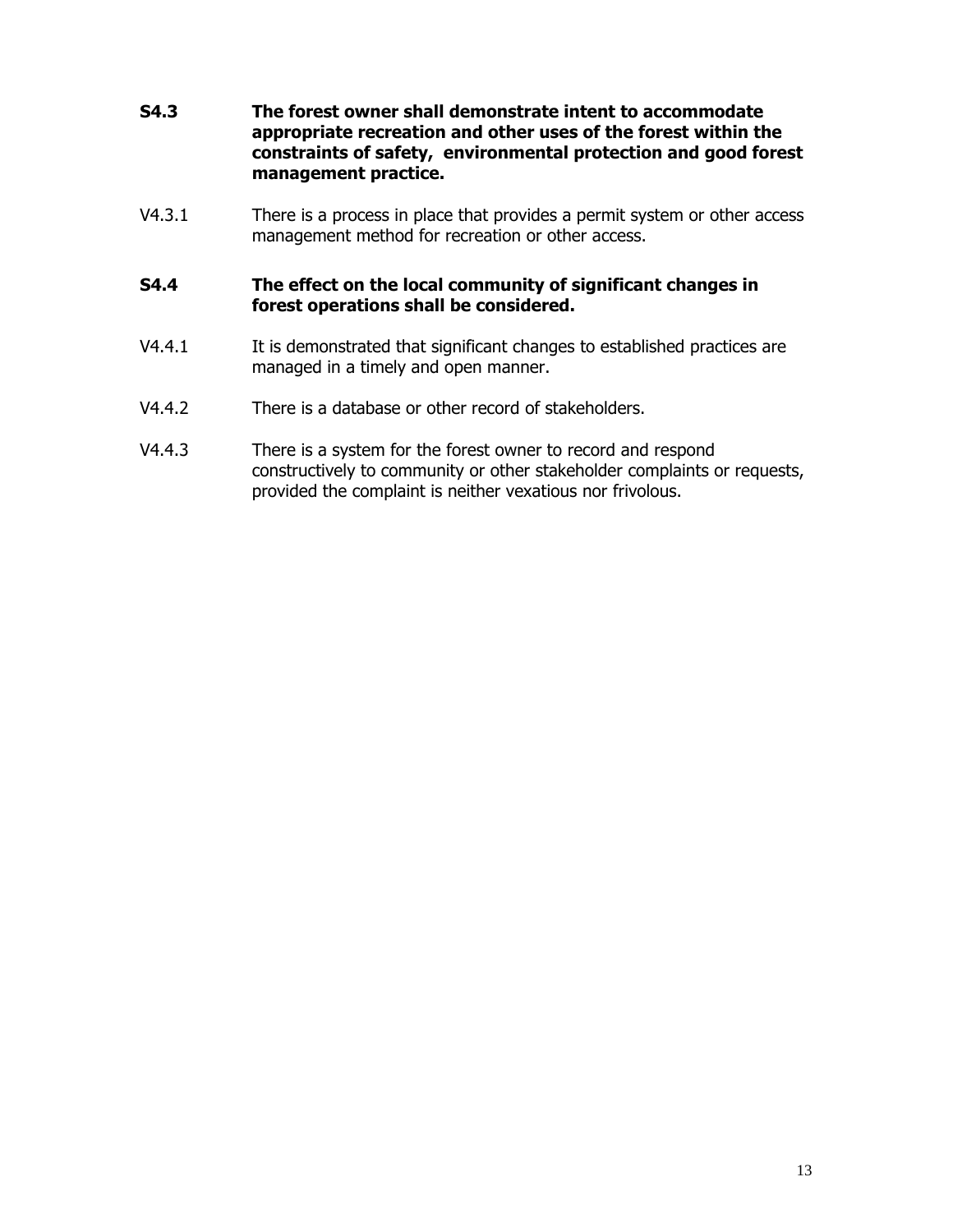### **Biodiversity**

### **S5.1 Conversion of natural forest<sup>1</sup> to plantations or non-forest land uses shall not occur, except in circumstances where conversion entails a very limited portion of the forest management unit.**

V5.1.1 The plantation does not occupy land converted after 14 August 1991 from naturally occurring vegetation unless there is evidence that the current manager/owner was not directly or indirectly responsible.

Land can be exempt from compliance with S5.1 where required:

- For compliance with the principles of the Treaty of Waitangi; and;
- To support the economic development of tāngata whenua.

#### **S5.2 Areas of known High Conservation Value (HCV) within the FMU shall be identified in forest management documentation and where possible, legally protected.**

- V5.2.1 HCV areas within the FMU are identified in forest management documentation.
- V5.2.2 Where possible, HCV areas of the FMU are legally protected by the most appropriate means including covenant, subdivision, transfer of ownership or other legally binding instrument.

### **S5.3 Significant habitats of known populations of threatened and endangered species shall be protected and conserved.**

- V5.3.1 There is a system in place for determining of the location in/or adjoining the forest of known populations of rare, threatened or endangered species.
- V5.3.2 Areas of significant habitat of known populations of rare, threatened or endangered species are documented.
- V5.3.3 Training is provided for employees and/or contractors to assist them in recognising and protecting populations of threatened and endangered species known to exist in the forest.
- V5.3.4 Known populations of threatened and endangered species within the FMU are managed consistent with the recommendations of NZFOA's Rare and Threatened Species online management guide (see www.nzfoa.org.nz).

**<sup>1</sup>**<br><sup>1</sup> See the definition of natural forests in the Appendix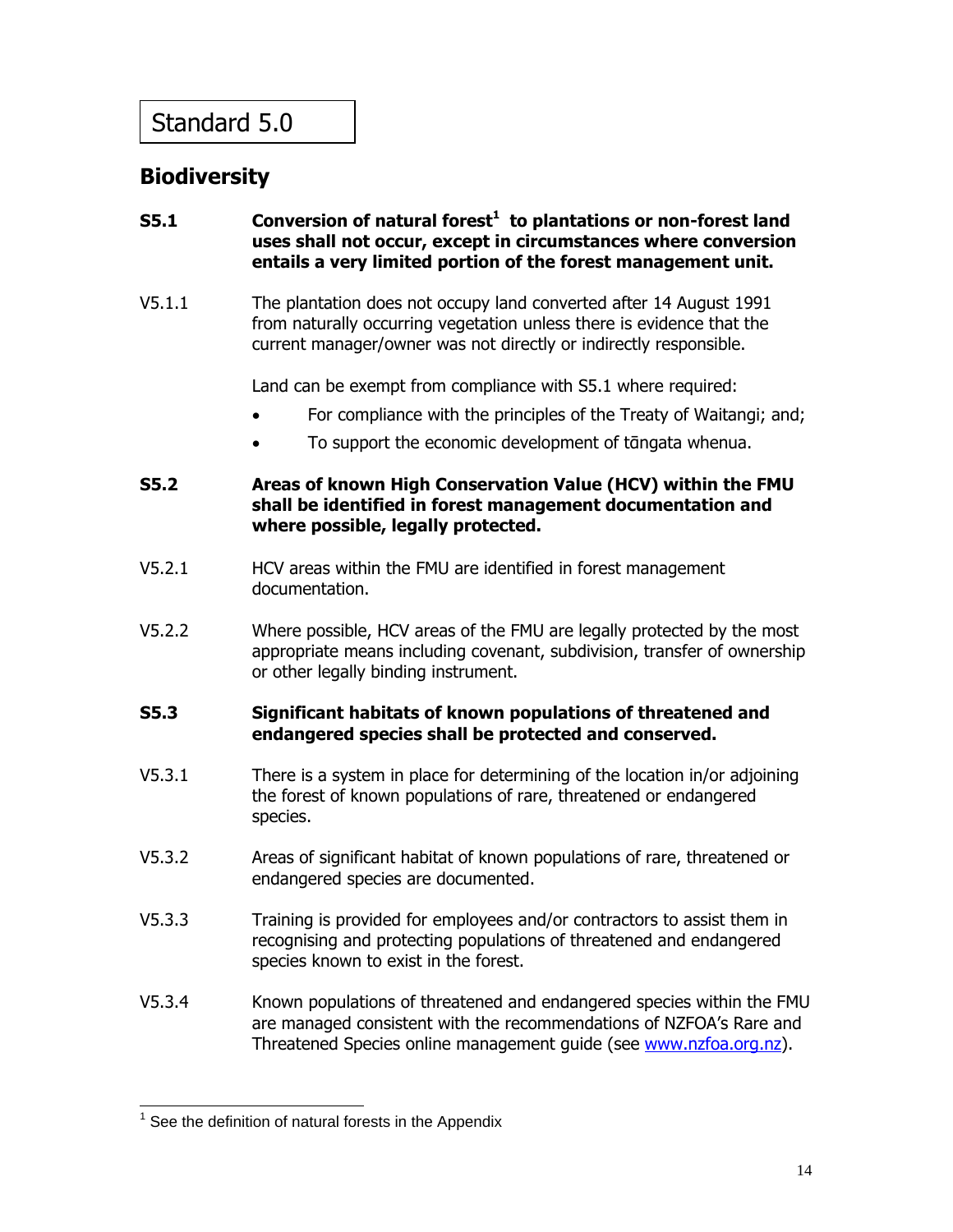### **Genetically Modified Organisms**

### S5.4 **The forest owner shall not establish plantations using any genetically modified vegetative or seed material.**

V5.4.1 There is a system in place to ensure that no GMO material is planted into the natural environment. All genetic material used in plantation establishment will be recorded and available for confidential verification by third party auditors.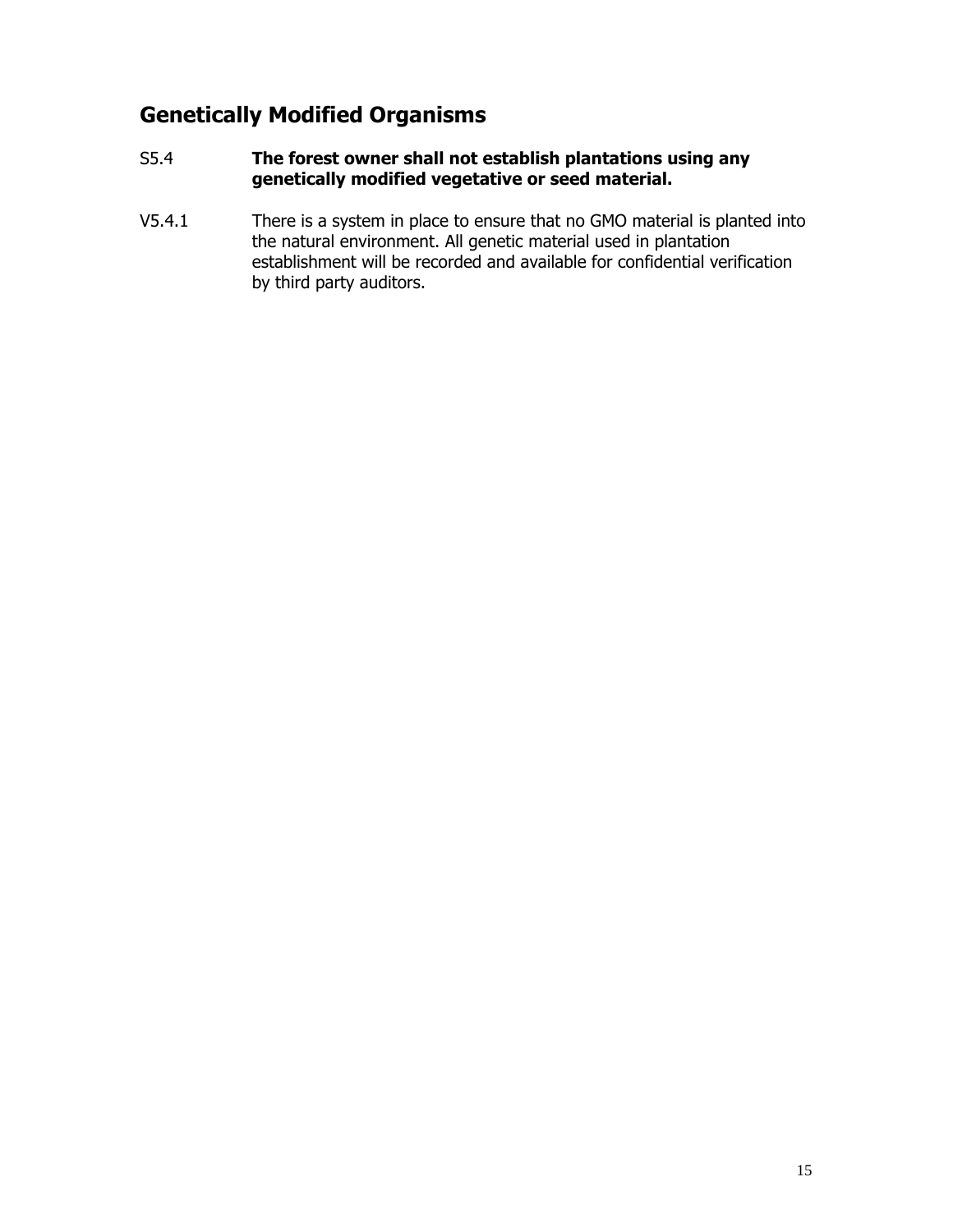### **Water, Soil & Carbon**

- **S6.1 The forest owner shall comply with all regulatory requirements and forestry industry codes of practice relevant to minimising the adverse effects of forestry operations on water quality.**
- V6.1.1 There is a system for monitoring compliance with regulatory requirements.
- V6.1.2 There is a system for monitoring compliance with Appendix 6.2 'prohibited agrichemicals'.
- V6.1.3 There is documentation that the above systems are being implemented.
- **S6.2 In the absence of any obligation under S6.1, the forest owner shall prepare written operational management plans for each work area before work commences; and keep the plans up-todate. The plans shall be appropriate to the scale and intensity of the operations. The long-term objectives of management, and the means of achieving them, shall be clearly stated.**
- V6.2.1 No commercial planting is undertaken within 5 metres of water bodies, or as stipulated in the relevant forestry industry code of practice, that have permanent water when forested, except where management practices are adopted which ensure the aquatic habitat  $-$  including temperature, sediment and nutrient conditions – is maintained. The decision support system for this is documented in the management plan.

Nothing in S6.2 precludes the harvesting of plantation trees in the riparian zone that were planted prior to the adoption of these standards, except where stipulated by regulation.

- V6.2.2 There is a system in place to document planting boundaries and evidence that the system is being implemented.
- **S6.4 No earthworks shall be undertaken within riparian zones except in association with designated stream crossings or for the purpose of maintaining existing roads.**
- V6.4.1 There is a system in place to document the location of earthworks and documentation that the system is being implemented**.**
- **S6.5 Forests shall be managed to maintain or improve overall soil quality.**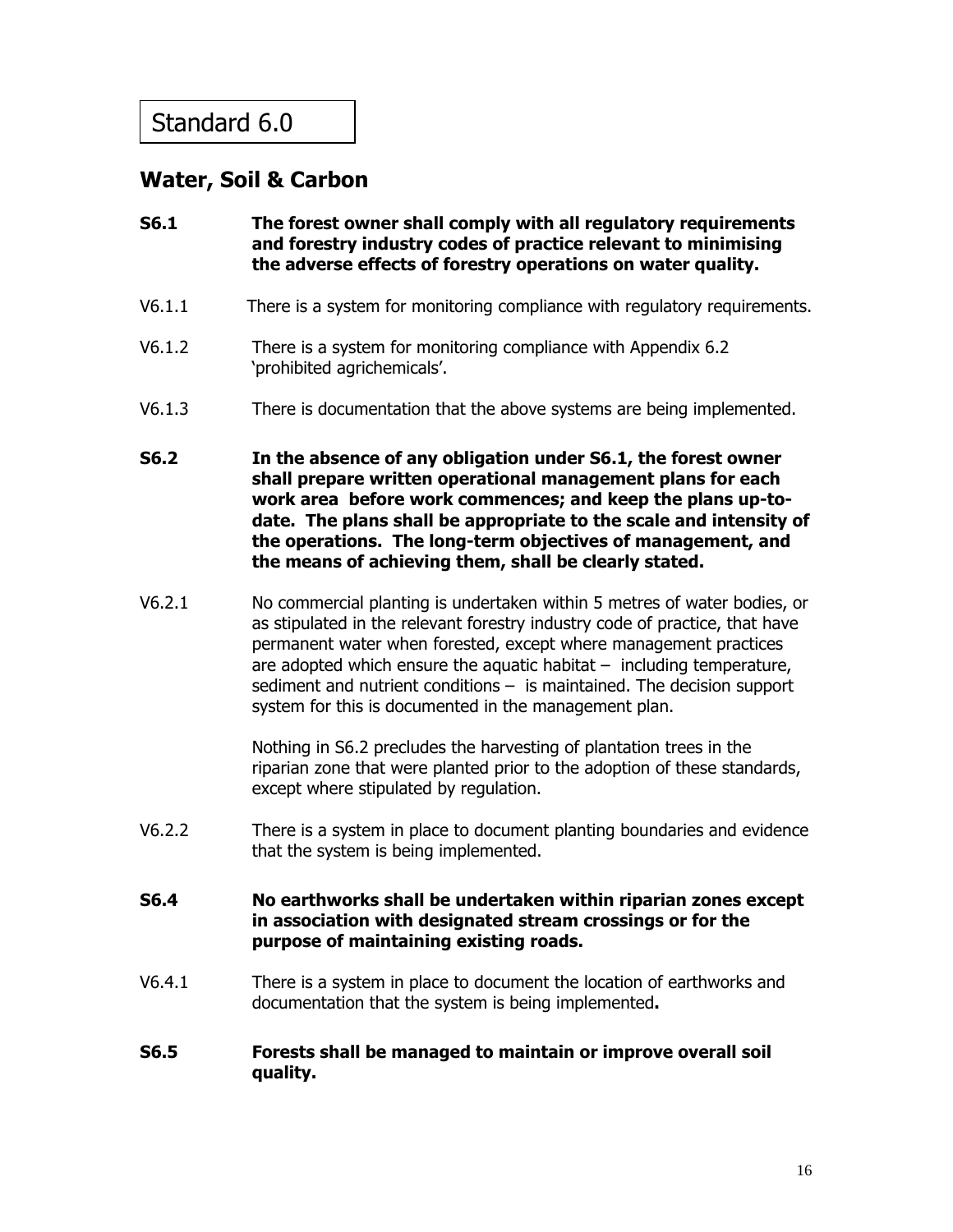V6.5.1 Plantations are routinely monitored for reductions in productivity by monitoring the growth of the crop trees, and any reductions investigated to determine if they relate to changes in soil quality. Monitoring shall be appropriate to the nature and scale of the plantation.

> Note: This standard is met if the forest owner is taking part in a research programme that examines long-term site productivity of plantations.

### **S6.6 Forest owners shall identify water catchment areas and fisheries that may be compromised by management operations.**

V6.6.1 Operational procedures include provisions relating to maintenance or enhancement of water catchment areas and fisheries.

### **Carbon Sequestration**

- **S6.7 The forest owner shall manage the forest to ensure that the biomass representing the net volume of carbon storage contractually committed to by the forest owner is maintained or exceeded.**
- V6.7.1 Contractual obligations to maintain forest biomass on behalf of a third party as a permanent store of carbon and in offset for an emission of greenhouse gas by that third party are documented.
- V6.7.2 There is documentation to demonstrate that the biomass of the FMU or separately designated part of the FMU equals or exceeds the biomass contractually committed to be maintained by the method or methods prescribed by the contract/s.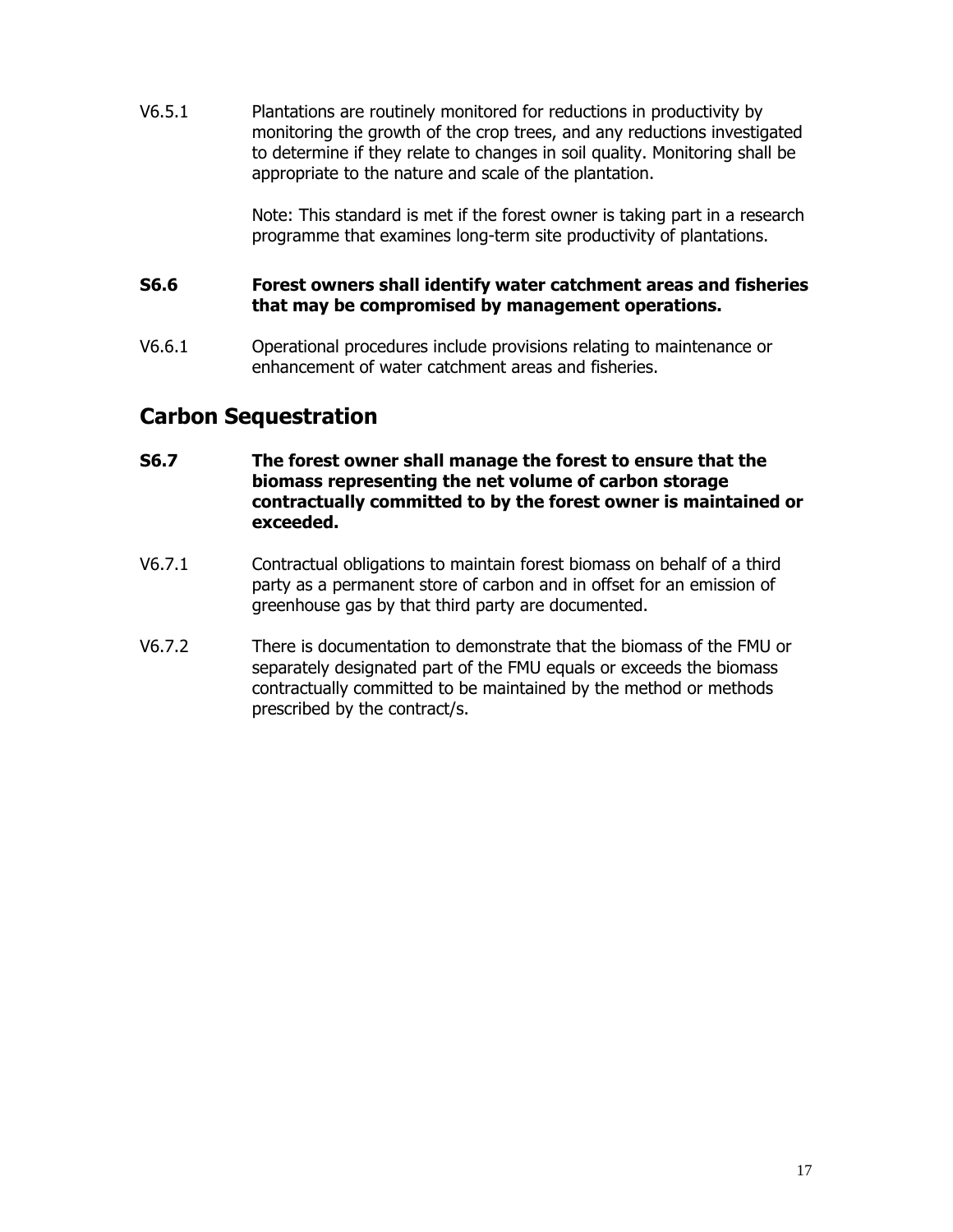### **Chemical Use and Forest Protection**

- **S7.1 The forest owner shall show a commitment to the goal of**  minimisation of agrichemical<sup>2</sup> use and the promotion of **environmentally optimal methods of pest management.**
- V7.1.1 Documentation to demonstrate commitment and/or participating in research to investigate means to avoid and reduce the volume and/or adverse effect of agrichemical usage is evidence of compliance with S7.1.

#### **S7.2 The forest owner shall not use agrichemicals that are banned by law and when using agrichemicals listed in Appendix 1 'Controlled Agrichemicals' should do so only under the conditions stipulated in that Appendix.**

Note 1: The agrichemicals listed in Appendix 1 are monitored and reviewed by an independent Chemical Moderation Committee which sets the conditions for their use.

Note 2: The conditions under which an agrichemical listed in Appendix 1 may be used will not apply in an environmental and/or national emergency such as infestations of insects, weeds, pests and plant diseases, which cannot feasibly be controlled by conventional means. In these cases, the use of agrichemicals may be required by, and must comply with, the law.

- V7.2.1 Records of agrichemical use and/or contractual arrangements with spraying contractors are maintained.
- V7.2.2 Relevant contracts (e.g. agrichemical application) contain provisions covering the use of agrichemicals, in accordance with NZS8409:2004 Code of Practice for the Management of Agrichemicals.
- V7.2.3 There are emergency procedures for clean up following agrichemical spillages.
- V7.2.4 Documentary evidence of contractual obligations and/or procedures for the training of staff in agrichemical spill response is available. The contractual obligation or procedure will detail:
	- Agrichemical storage, sited so that recovery is facilitated in the event of a spill
	- The materials and equipment required on-site in the event of a spill

 $\frac{2}{\pi}$ The term `agrichemical' means `agricultural compound' as defined in NZ legislation. Refer to Glossary.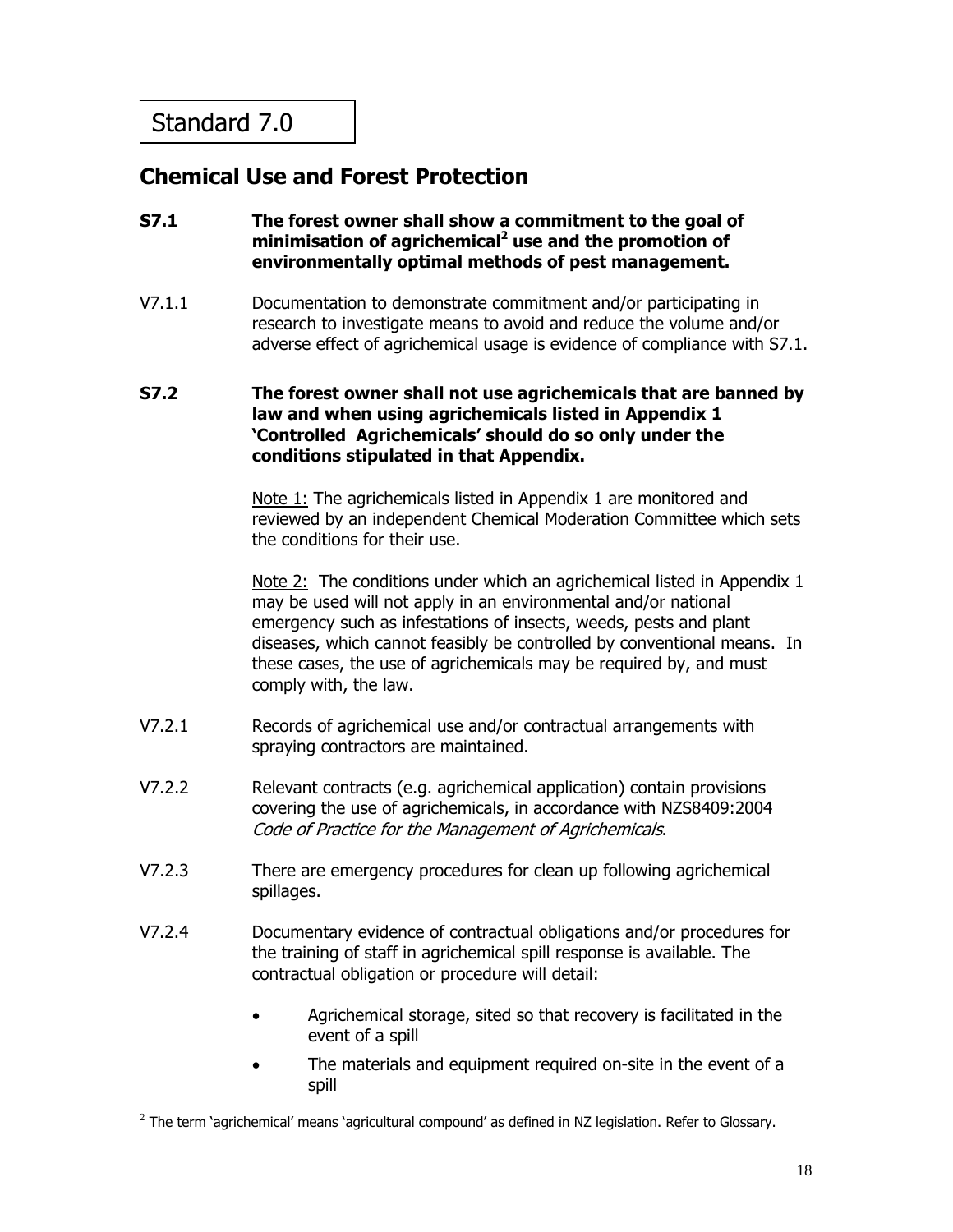- The procedures for containment and recovery of spilled agrichemicals
- Processes to ensure safe storage, transport and eventual recycling/disposal of recovered agrichemical
- The names of those requiring notification in the event of a spill and means by which they may be contacted

### **S7.3 There shall be a procedure or contractual obligation for the recovery and recycling or appropriate disposal of used machinery lubricants.**

V7.3.1 There is documentation that this procedure is being implemented.

### **S7.4 The forest owner may use biological control agents approved for use and release under the Hazardous Substances & New Organisms Act.**

- V7.4.1 There is documentation of the use of biological control agents.
- V7.4.2 The use of biological control agents is restricted and any use is in full compliance with the conditions placed on such use or release by the Environmental Risk Management Authority.

### **S7.5 Field use of genetically modified organisms by the forest owner is prohibited.**

### **S7.6 The forest owner shall comply with any applicable regional pest management strategy.**

- V7.6.1 There is a procedure to ensure pest control methods comply with any applicable regional pest management strategy and/or have minimal and environmentally acceptable impacts on non-target species.
- V7.6.2 There is documentation that this procedure is being implemented.

#### **S7.7 In the absence of a species being identified in an appropriate regional pest management strategy, the forest owner shall remove wildings from adjoining properties before seed production where:**

- **The adjoining property owner is agreeable to any wilding control activities required on his or her land; and**
- **Wildings are clearly identified as the progeny of species planted within the plantation area; and**
- **Wilding spread has occurred from forests planted after this Standard becomes operative.**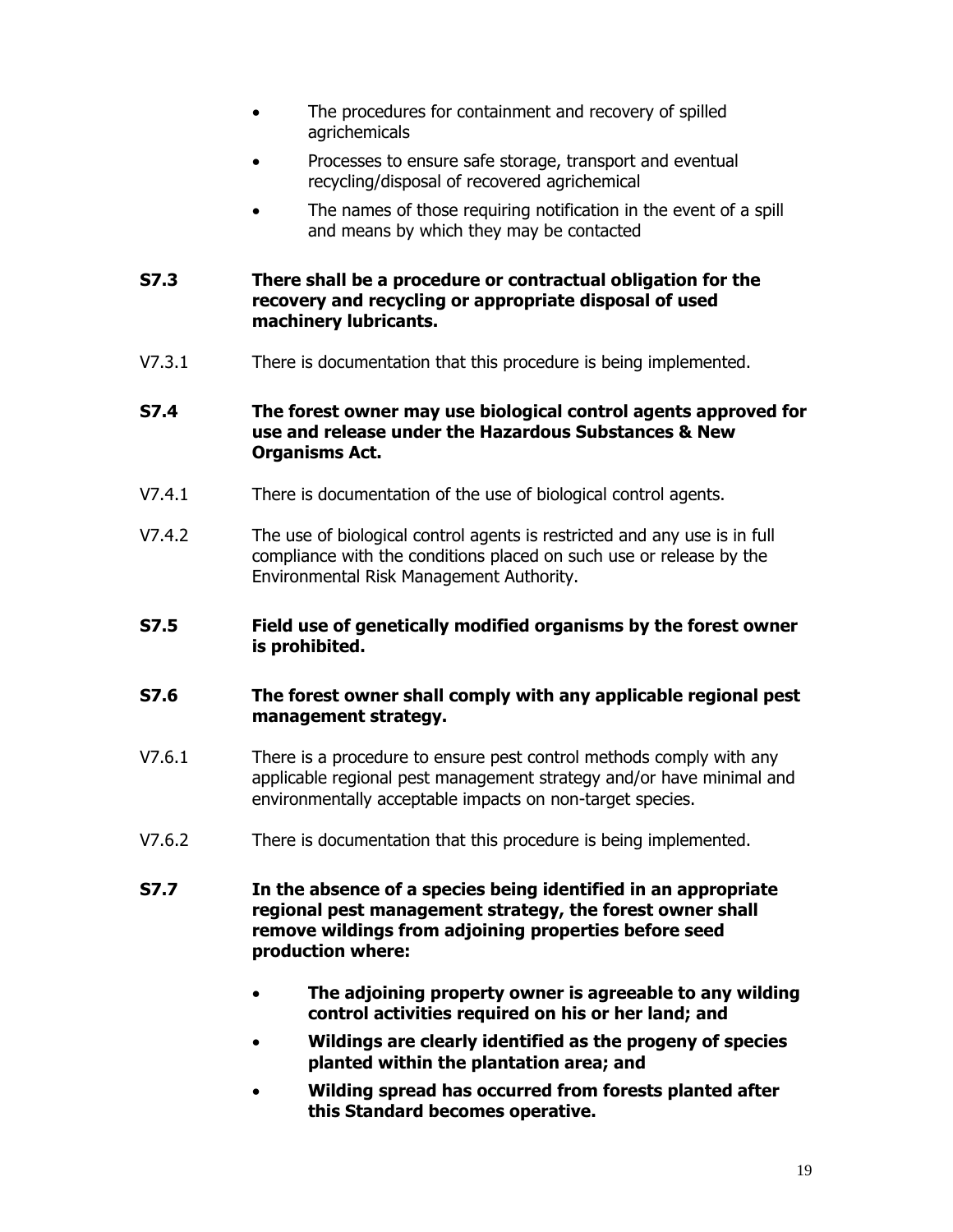V7.7.1 There is documentation of any action to remove wildings.

#### **S7.8 Forests shall be managed to protect their health and productivity, including protection against fire, pest and disease.**

- V7.8.1 Fire plans and/or other documentation are available which set out steps to prevent and suppress fires. This documentation will include:
	- Contractors' responsibilities for action
	- Contact details for personnel
	- **Emergency procedures**
	- Maps which include important information such as:
		- o Clear access routes
		- o Dams, ponds and other water supplies
		- o Equipment and training for fire suppression
		- o Firebreaks
		- o Helipads
		- o Important features requiring protection such as dwellings (including those on adjoining properties), ecological reserves, and infrastructure (power lines etc)
		- o Stand identification
- V7.8.2 There is correspondence and other evidence of involvement with the Rural Fire Authority.
- V7.8.3 There is a system for documenting important records and ensuring compliance with the Forest & Rural Fires Act.
- V7.8.4 A forest health surveillance programme is in place.
- V7.8.5 Appropriate action is taken in relation to any issues arising from forest health surveillance.
- V7.8.6 Pest control is part of an integrated pest management strategy. This strategy will identify:
	- The range and number of pests
	- Triggers for intervention
	- Compliance with any applicable regional pest management strategy
	- Methods of intervention
- V7.8.7 There is documentation that the strategy is being implemented.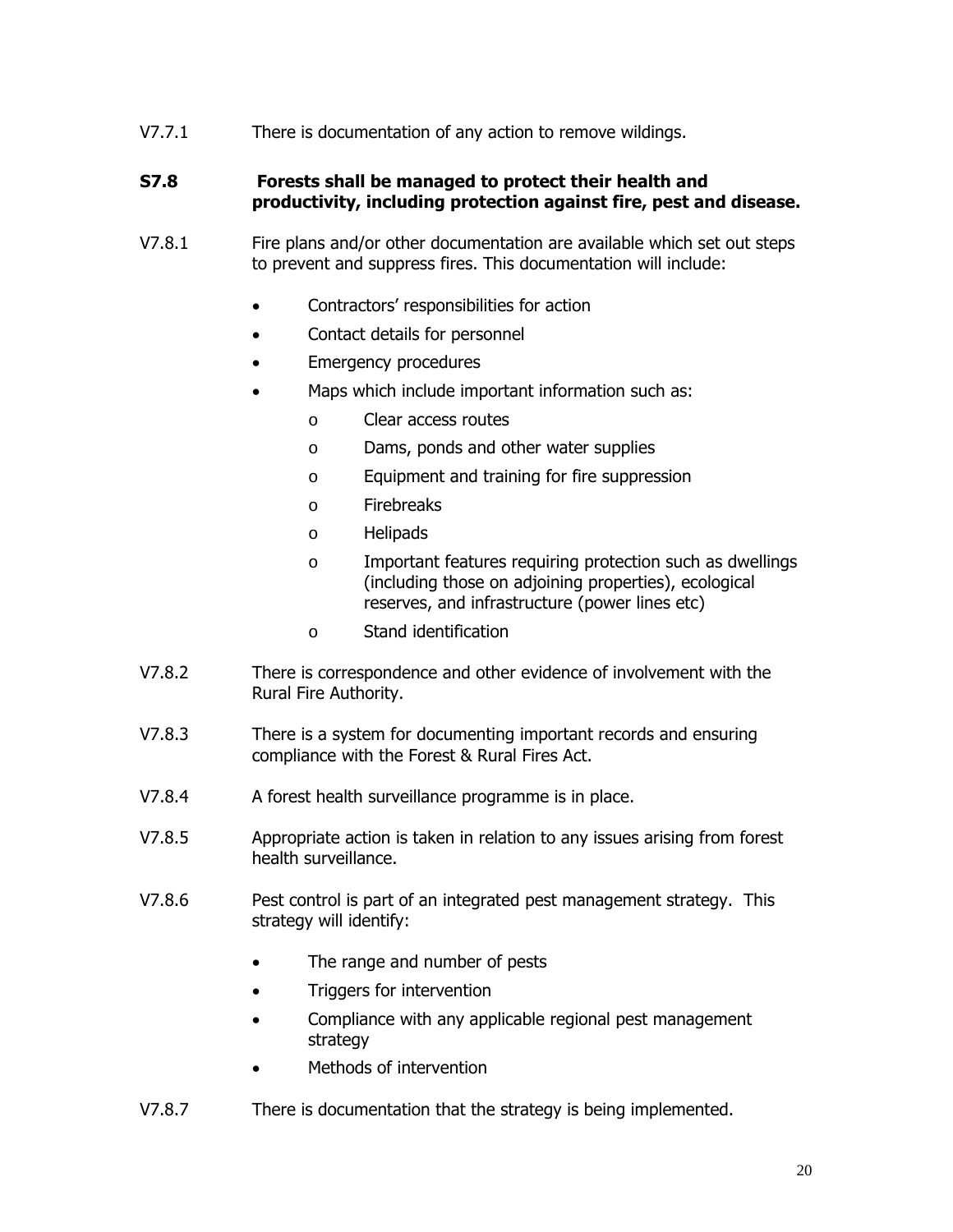### **Operations**

### **S8.2 A Management Plan – appropriate to the scale and intensity of the operations – shall be written, implemented, and kept up to date.**

- V8.2.1 There is a Management Plan or overview linking different planning activities and incorporating the following, where relevant:
	- Management objectives are described
	- Forest resources, environmental limitations, land use and ownership status, socio-economic conditions, and adjacent lands are described
	- A rationale for the rate of harvest and species selection is provided
	- Provisions for monitoring forest growth and dynamics are described
	- Environmental safeguards are described
	- Plans for identification and protection of rare, threatened and endangered species are described
	- There are maps showing the forest resource base including reserve areas, planned management activities and land ownership
	- There is a requirement for the planning of all harvest settings containing sufficient detail, related to the scale and level of operational difficulty, so that environmental and safety risks are identified and addressed
	- There is documentation that the Management Plan(s) is (are) being implemented

### **S8.3 Staff at all levels (including contractors) shall receive training (including the health and safety issues and environmental aspects) to ensure the Management Plan is implemented.**

V8.3.1 All activities are supervised and monitored sufficiently to ensure that Management Plan standards and procedures are adequately implemented.

### **S8.4 The Management Plan shall be reviewed within 5 years from the date of first receiving certification to this standard.**

V8.4.1 Staff members with responsibility for the overall compilation and updating of the Management Plan are identified.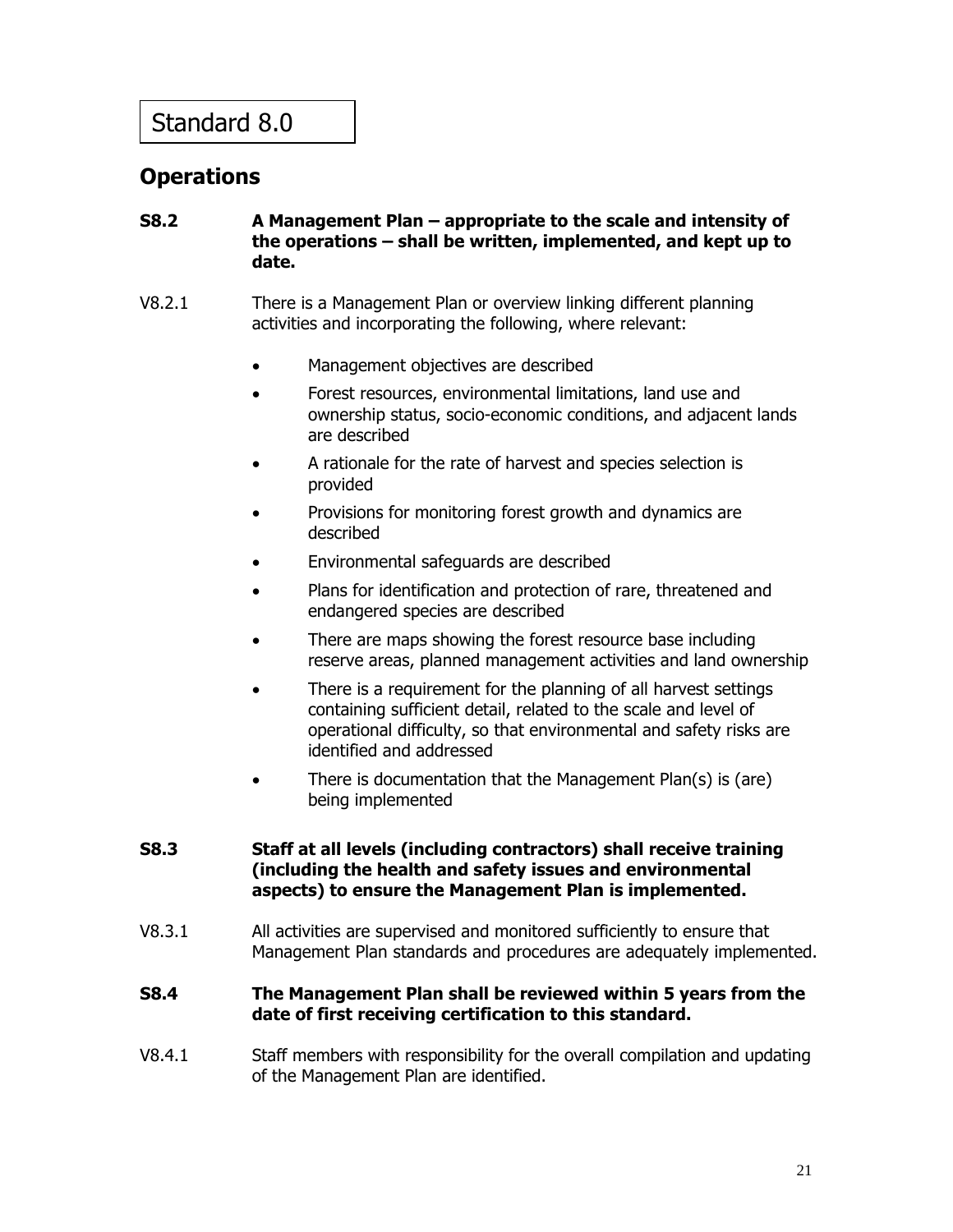- V8.4.2 A timetable is adhered to for the periodic revision of the Management Plan.
- **S8.5 The forest owner shall, while respecting the confidentiality of information, make publicly available a summary of the primary elements of the Management Plan.**
- V8.5.1 Summary documents are available on request.
- **S8.6 Monitoring shall be conducted appropriate to the scale and intensity of forest management – to assess the condition of the forest, yields of forest products, chain of custody, management activities and their social and environmental impacts.**
- V8.6.1 The forest owner maintains a Monitoring Plan that describes:
	- a. Elements to be monitored
	- b. Monitoring indicator(s) for each element
	- c. Rationale for the selection of each element and monitoring indicator(s)
	- d. Relevant baseline information
	- e. Persons responsible for implementing and maintaining monitoring programs are identified
	- f. The date of monitoring plan review
	- g. The clear link between the Monitoring Plan and the Management Plan
- V8.6.2 There is documentation that the Monitoring Plan is being implemented.
- **S8.7 There shall be a documented procedure for identifying all wood products leaving the forest so the recipient can easily determine the forest of origin.**
- V8.7.1 There is documentation enabling monitoring and certifying organisations to trace each forest product from its origin, a process known as the 'chain of custody'.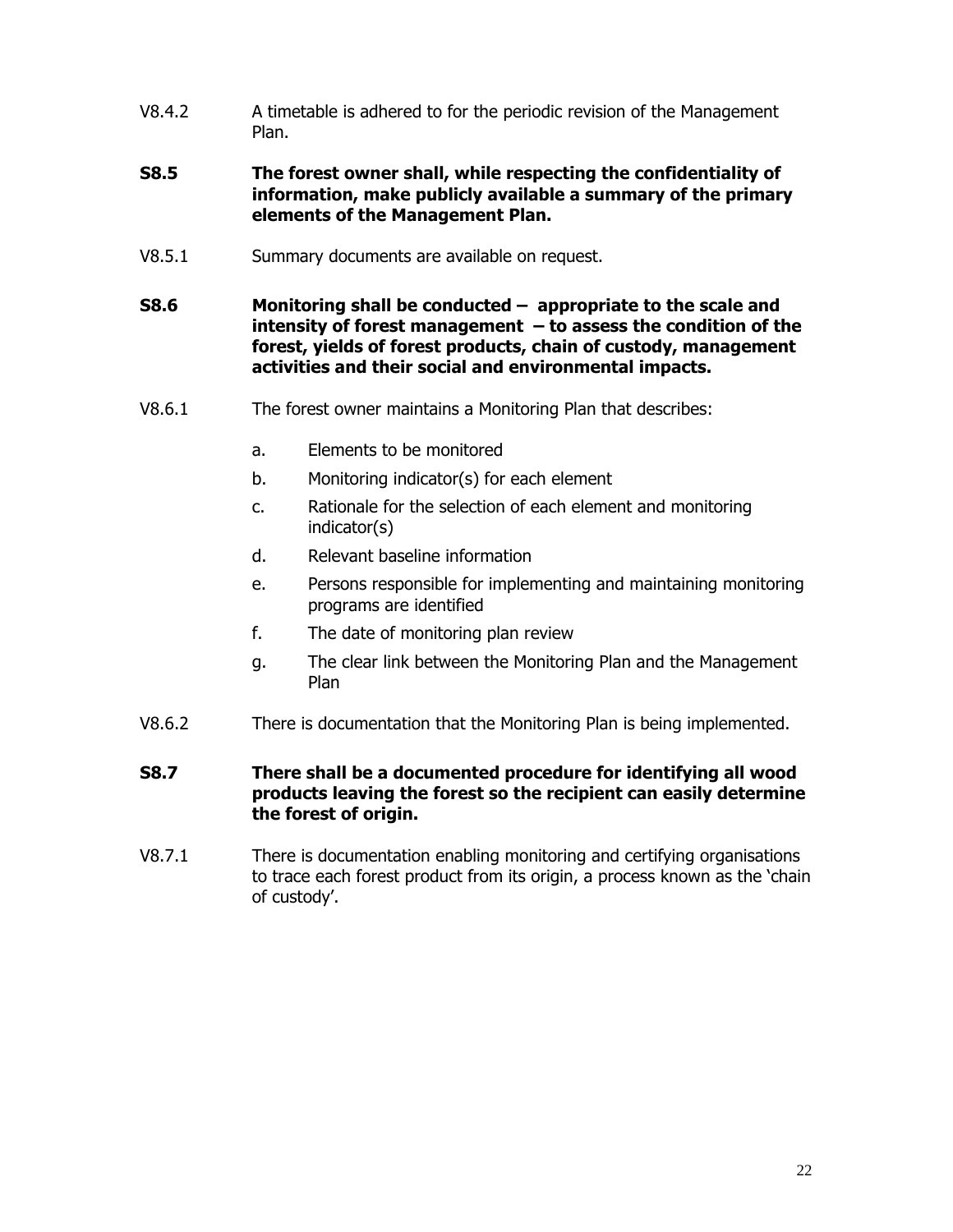### **Dispute Resolution**

- **S9.1 The forest owner shall employ appropriate mechanisms of dispute resolution to resolve disputes, including legal requirements and internal procedures, where the dispute is not vexatious or frivolous.**
- V9.1.1 There is a written record of disputes.
- V9.1.2 If requested by the tāngata whenua there is to be a hui between tāngata whenua and the manager (or persons with delegated responsibility) to review forest operations.
- V9.1.3 The manager holds records of meetings, hui dates, discussions, any agreed actions, and responsibility for implementation of actions.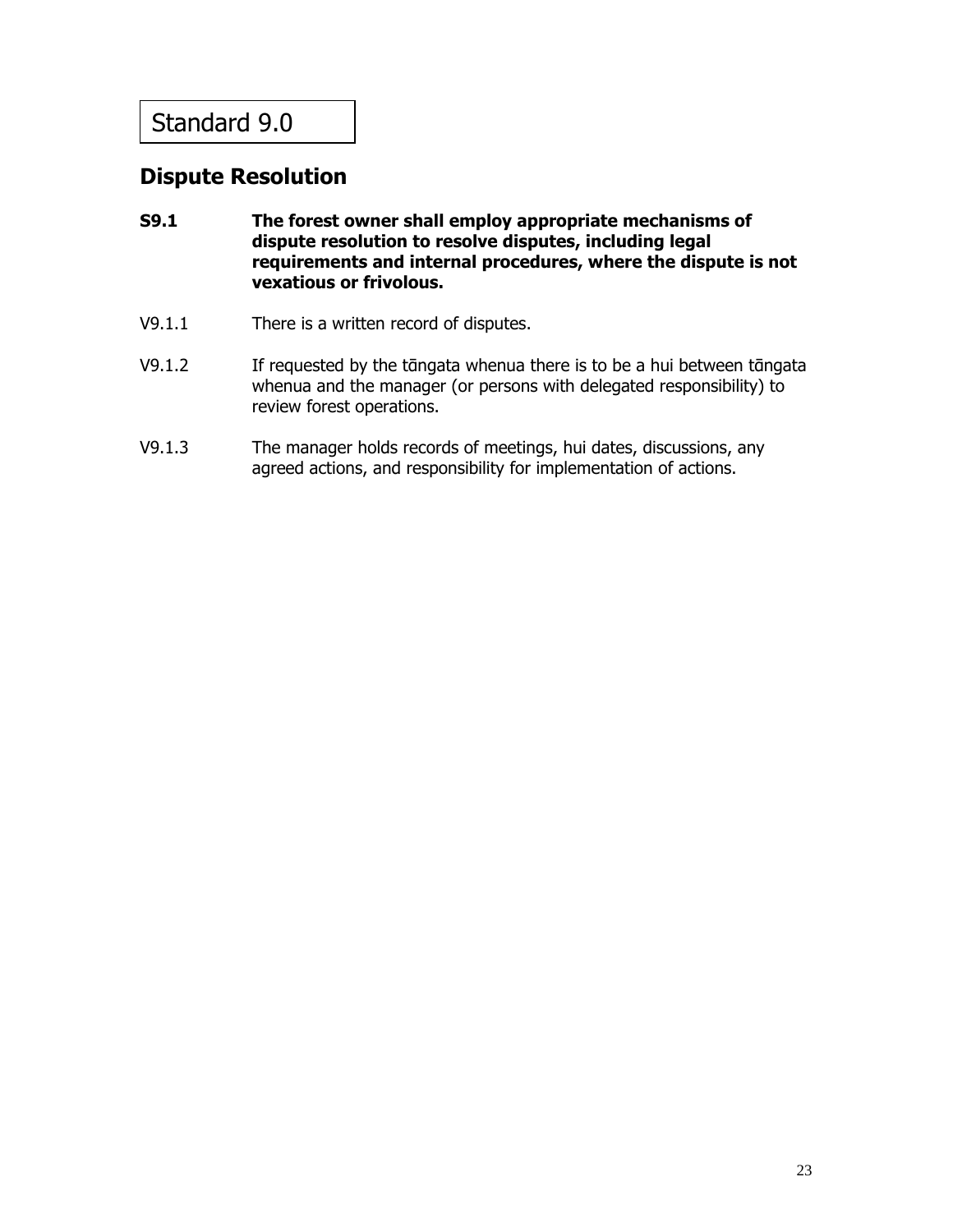### Glossary

| <b>Applicable law</b>                            | Includes applicable legislation as well as common law principles (e.g.<br>legal principles related to contracts).                                                                                                                                                                                                                                      |  |
|--------------------------------------------------|--------------------------------------------------------------------------------------------------------------------------------------------------------------------------------------------------------------------------------------------------------------------------------------------------------------------------------------------------------|--|
| <b>Agrichemical</b>                              | Means <i>agricultural compound</i> as defined in NZ legislation (below).                                                                                                                                                                                                                                                                               |  |
| <b>Agricultural</b><br>compound                  | Any substance, mixture of substances, or biological compound, used or<br>intended for use in the direct management of plants and animals, or to<br>be applied to the land, place, or water on or in which the plants and<br>animals are managed, for the purposes of $-$                                                                               |  |
|                                                  | Managing or eradicating pests, including vertebrate pests; or<br>(a)                                                                                                                                                                                                                                                                                   |  |
|                                                  | (b)<br>Maintaining, promoting, or regulating plant or animal<br>productivity and performance or reproduction; or                                                                                                                                                                                                                                       |  |
|                                                  | Fulfilling special nutritional requirements; or<br>(c)                                                                                                                                                                                                                                                                                                 |  |
|                                                  | (d)<br>The manipulation, capture, or immobilisation of animals; or                                                                                                                                                                                                                                                                                     |  |
|                                                  | Diagnosing the condition of animals; or<br>(e)                                                                                                                                                                                                                                                                                                         |  |
|                                                  | (f)<br>Preventing or treating conditions of animals; or                                                                                                                                                                                                                                                                                                |  |
|                                                  | Enhancing the effectiveness of an agricultural compound used<br>(g)<br>for the treatment of plants and animals; or                                                                                                                                                                                                                                     |  |
|                                                  | (h)<br>Marking animals;                                                                                                                                                                                                                                                                                                                                |  |
|                                                  | and includes any veterinary medicine, any substance, mixture of<br>substances, or biological compound used for post-harvest pest control<br>or disinfestation of raw primary produce, and any substance, mixture of<br>substances, or biological compound declared to be an agricultural<br>compound for the purposes of this Act by Order in Council. |  |
|                                                  | Agricultural Compounds and Veterinary Medicines Act 1997                                                                                                                                                                                                                                                                                               |  |
| <b>Available</b>                                 | Available means available to the public, so long as the information is<br>not commercially sensitive and is requested during normal working<br>hours, or is accessible on a web site where one exists.                                                                                                                                                 |  |
| <b>Biodiversity</b><br>(biological<br>diversity) | The variability among living organisms from all sources including, inter<br>alia, terrestrial, marine and other aquatic ecosystems and the ecological<br>complexes of which they are a part; this includes diversity within<br>species, between species and of ecosystems (United Nations<br>Conference on Environment and Development 1992).          |  |
| <b>Biological</b><br>control agents              | Living organisms used to eliminate or regulate the population of other<br>living organisms.                                                                                                                                                                                                                                                            |  |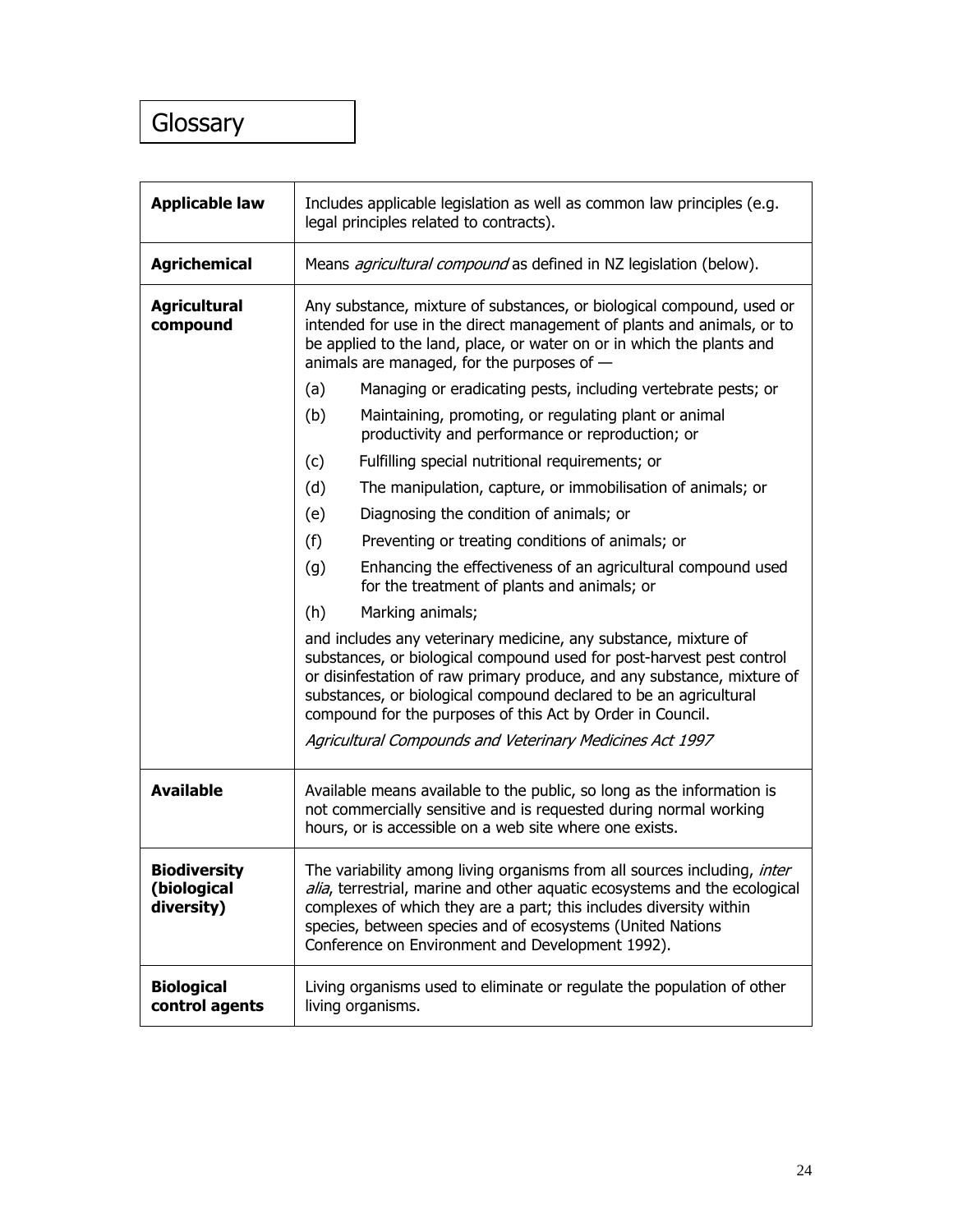| <b>Consultation</b>                              | The act of asking advice or opinion from other persons or parties, and<br>of deliberating together over that advice or opinion. When consulting,<br>the consulting person or persons must do so with an open mind and<br>not have carried out any actions that would prevent the opinion or<br>advice being actioned.                                                                                                                                                                                                            |
|--------------------------------------------------|----------------------------------------------------------------------------------------------------------------------------------------------------------------------------------------------------------------------------------------------------------------------------------------------------------------------------------------------------------------------------------------------------------------------------------------------------------------------------------------------------------------------------------|
| <b>Cultural</b><br>heritage                      | Includes natural, historic and indigenous aspects and is made up of<br>those things that people value, objects, places, artefacts and concepts<br>such as ideas, beliefs, traditions and behaviours.<br>A cultural heritage site can be a whole region or landscape, or a small<br>area such as a land feature, object or building, which is valued by<br>people for its historical significance, or social significance.<br>A cultural heritage site is a physical link with the past and is important<br>because of that link. |
| <b>Customary</b><br>rights                       | Rights which result from a long series of habitual or customary actions,<br>constantly repeated, which have, by such repetition and uninterrupted<br>acquiescence, acquired the force of a law within a geographical or<br>sociological unit.                                                                                                                                                                                                                                                                                    |
| <b>Ecosystem</b>                                 | A biological system comprising a community of living organisms and its<br>associated non-living environment, interacting as an ecological unit<br>(Biowhat 2000).                                                                                                                                                                                                                                                                                                                                                                |
| <b>Endangered</b><br>species                     | A plant or animal in danger of extinction whose survival is unlikely if the<br>causal factors continue. (The relevant national Red Data Books of New<br>Zealand and The EPBC Act Lists of Australia.)                                                                                                                                                                                                                                                                                                                            |
| <b>Exotic</b>                                    | An introduced species not native or endemic to the area in question.                                                                                                                                                                                                                                                                                                                                                                                                                                                             |
| <b>Forest</b><br>management<br>unit (FMU)        | The geographically defined area of plantation land over which<br>the manager has tenure and forest use rights, and includes any set<br>aside areas required to fulfil the requirements of this Standard.                                                                                                                                                                                                                                                                                                                         |
| <b>Forest owner</b>                              | The people (including the owner/s where these are one and the same)<br>responsible for the operational management of the forest resource and<br>of the enterprise, as well as the management system and structure,<br>and planning and field operations.                                                                                                                                                                                                                                                                         |
| <b>Genetically</b><br>modified<br>organism (GMO) | Any organism in which the genes have been modified by using<br>recombinant DNA techniques. For example, GM potatoes or pine trees<br>modified to resist disease or improve their growth rate.                                                                                                                                                                                                                                                                                                                                    |
| Hapū                                             | A number of whānau (families) with a common ancestor. Sub-tribe<br>(Waitangi Tribunal 1991).                                                                                                                                                                                                                                                                                                                                                                                                                                     |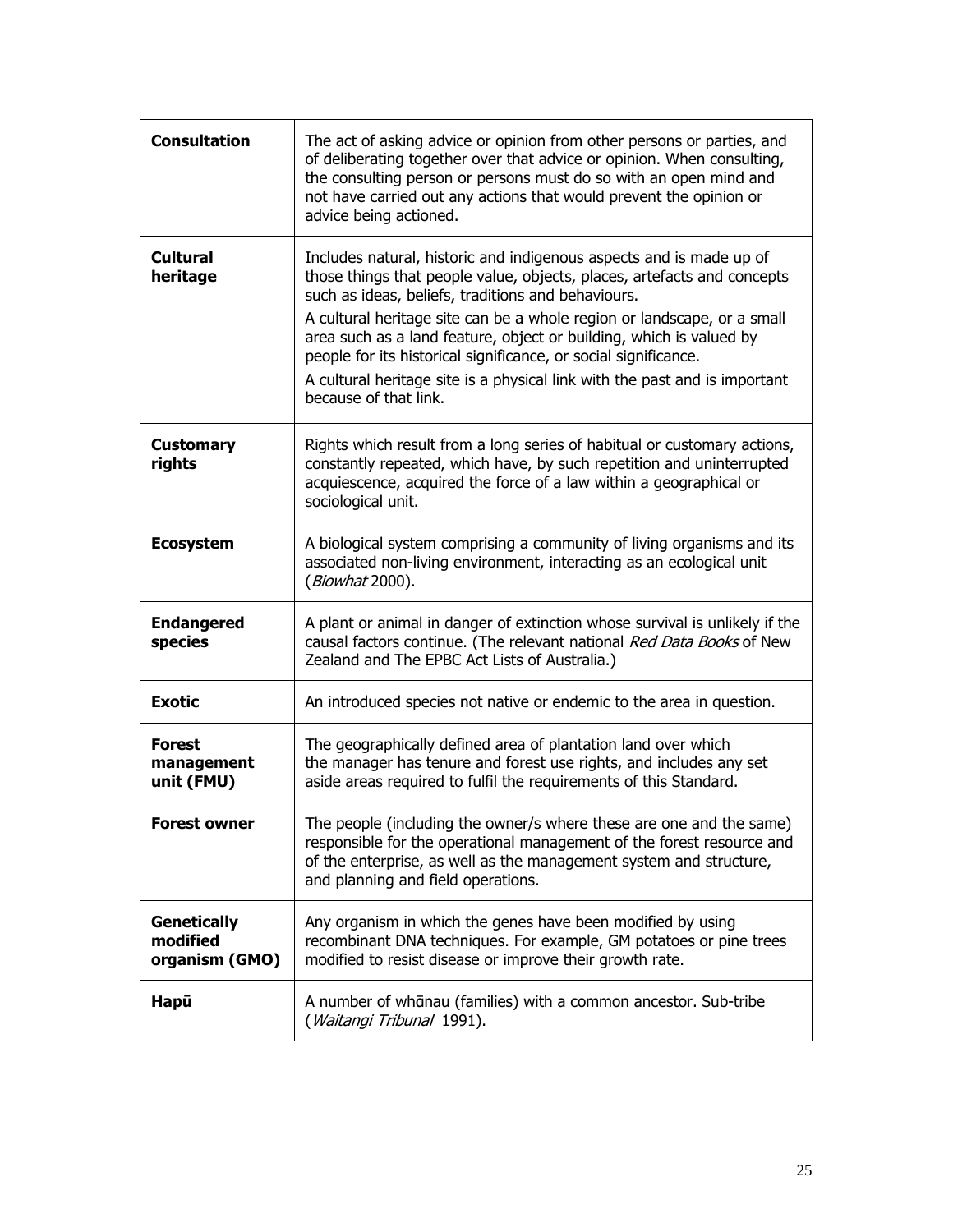| <b>Controlled</b><br>agrichemicals                        | Refer to Appendix 1 'Controlled agrichemicals'.                                                                                                                                                                                                                                                                                                                                                                                                                                                                                                                                                                                                                                                                                                                                                                          |  |
|-----------------------------------------------------------|--------------------------------------------------------------------------------------------------------------------------------------------------------------------------------------------------------------------------------------------------------------------------------------------------------------------------------------------------------------------------------------------------------------------------------------------------------------------------------------------------------------------------------------------------------------------------------------------------------------------------------------------------------------------------------------------------------------------------------------------------------------------------------------------------------------------------|--|
| <b>High</b><br><b>Conservation</b><br><b>Value areas:</b> | Areas of the FMU classified as having critical importance due to their<br>biodiversity, scientific, or landscape values. For the purposes of this<br>definition; "of critical importance" shall mean:<br>Unmodified areas of indigenous vegetation that are rare within<br>the Ecological District; or<br>Unique nationally significant areas of scientific value not<br>$\bullet$<br>elsewhere represented; or<br>Refugia of critically endangered indigenous flora and/or fauna.                                                                                                                                                                                                                                                                                                                                       |  |
| Hui                                                       | Meet; come together.                                                                                                                                                                                                                                                                                                                                                                                                                                                                                                                                                                                                                                                                                                                                                                                                     |  |
| <b>Indigenous</b><br>people                               | On mainland New Zealand, Māori are the indigenous people. Refer to<br>tāngata whenua.                                                                                                                                                                                                                                                                                                                                                                                                                                                                                                                                                                                                                                                                                                                                    |  |
| <b>Indigenous</b><br>(animal or plant<br>species)         | A species of flora or fauna that occurs naturally in New Zealand or<br>arrived in New Zealand without human assistance.                                                                                                                                                                                                                                                                                                                                                                                                                                                                                                                                                                                                                                                                                                  |  |
| <b>Indigenous tree</b><br>species                         | Any woody plant which ultimately forms part of the canopy of a<br>naturally occurring forest or any indigenous tree species that attains a<br>diameter at breast height of 30 cm or greater (NZ Forest Accord 1991).                                                                                                                                                                                                                                                                                                                                                                                                                                                                                                                                                                                                     |  |
| <b>Integrated pest</b><br>management<br>(IPM)             | An ecological method of pest control that relies on a combination of<br>operational approaches to reduce damage to the forest rather than<br>eliminate the pest. Techniques may include the use of natural predators<br>and parasites, genetically resistant hosts, environmental modifications,<br>and when necessary and appropriate, agrichemicals. An important goal<br>of IPM is to minimise environmental impact.                                                                                                                                                                                                                                                                                                                                                                                                  |  |
| Iwi                                                       | A group of hāpu which trace their geneology (whakapapa) back to a<br>common ancestor. Tribe, people (Waitangi Tribunal, 1991).                                                                                                                                                                                                                                                                                                                                                                                                                                                                                                                                                                                                                                                                                           |  |
| <b>Legal or</b><br>customary<br>tenure or use<br>rights   | Legal or customary tenure and use rights include, but are not limited<br>to:<br>Easements and covenants<br>$\bullet$<br>Public and private rights of way<br>$\bullet$<br>Statutory tenures (e.g. licences, permits etc. under relevant<br>$\bullet$<br>national or regional legislation)<br>Customarily or legally permitted uses of Crown land for gathering<br>$\bullet$<br>of non-timber forest products, hunting, fishing etc<br>Rights or obligations related to construction, rehabilitation or<br>$\bullet$<br>maintenance of roads, tracks or other recreation facilities<br>Rights to use public footpaths or roads (e.g. to well known<br>$\bullet$<br>landmarks, features or viewpoints)<br>Water use and stream stewardship rights and obligations (e.g.<br>$\bullet$<br>under the Resource Management Act). |  |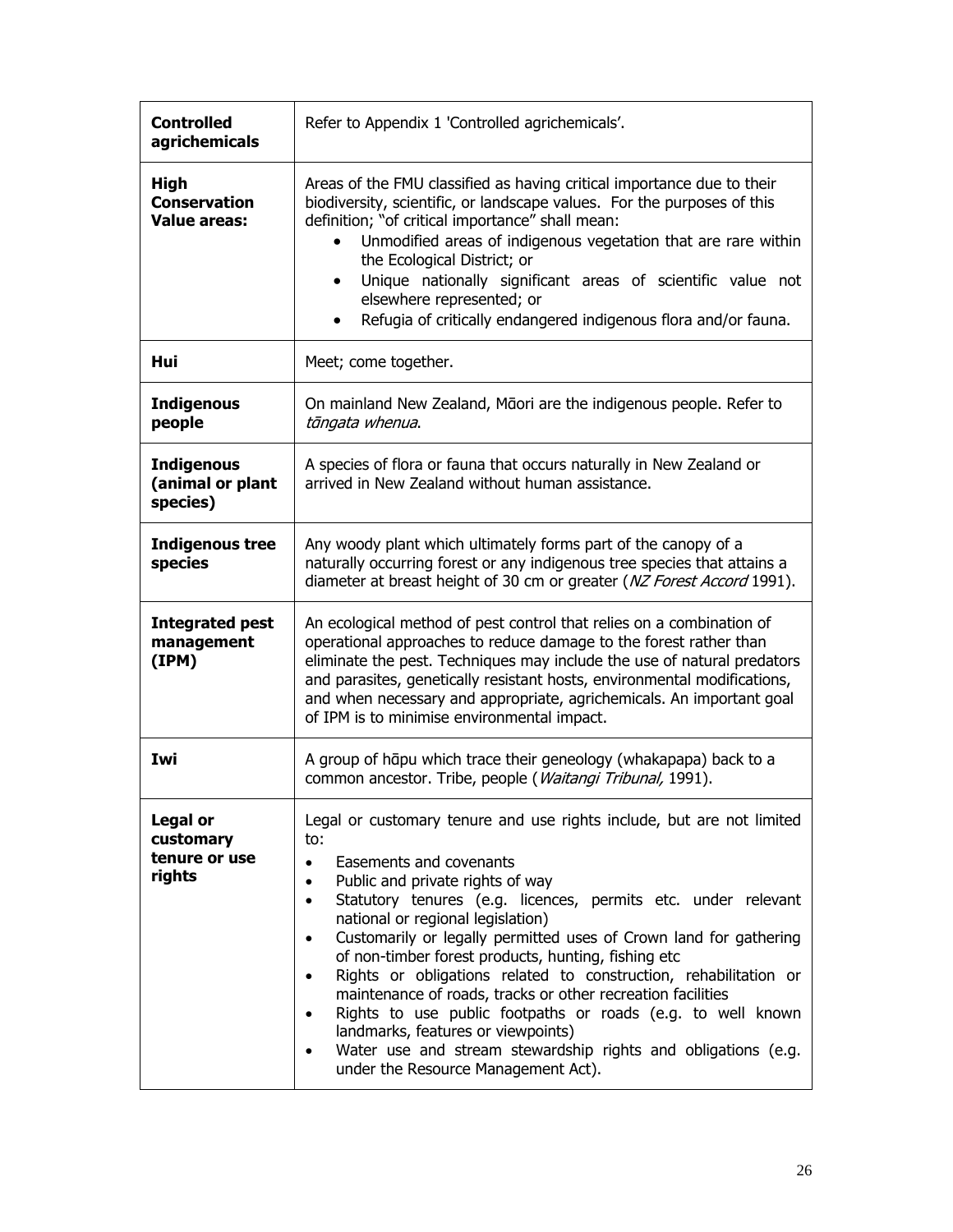| Local                                   | People are considered local where they reside, and organisations are<br>considered local where they are based, within commuting distance by<br>car from the forest management unit, or where they are tāngata<br>whenua, whose lands contain, or are contained within, the forest<br>management unit.                                                                                                                                                                                                                                                                                                                                                                                                                                                                                                                                                      |  |
|-----------------------------------------|------------------------------------------------------------------------------------------------------------------------------------------------------------------------------------------------------------------------------------------------------------------------------------------------------------------------------------------------------------------------------------------------------------------------------------------------------------------------------------------------------------------------------------------------------------------------------------------------------------------------------------------------------------------------------------------------------------------------------------------------------------------------------------------------------------------------------------------------------------|--|
| <b>Local laws</b>                       | Includes all legal norms given by organs of government whose<br>jurisdiction is less than the national level (e.g. Regional and District<br>Councils).                                                                                                                                                                                                                                                                                                                                                                                                                                                                                                                                                                                                                                                                                                     |  |
| Māori                                   | Refer to Indigenous people.                                                                                                                                                                                                                                                                                                                                                                                                                                                                                                                                                                                                                                                                                                                                                                                                                                |  |
| <b>Native</b>                           | Refer to Indigenous (animal or plant species).                                                                                                                                                                                                                                                                                                                                                                                                                                                                                                                                                                                                                                                                                                                                                                                                             |  |
| <b>Natural areas</b>                    | Areas of land with a predominant cover of indigenous vegetation,<br>including natural forests as defined below, and naturally occurring<br>water bodies.                                                                                                                                                                                                                                                                                                                                                                                                                                                                                                                                                                                                                                                                                                   |  |
| <b>Natural forest</b>                   | (a) Any area of 5 hectares or greater which has an actual or emerging<br>predominance of naturally occurring indigenous tree species of any<br>height. For the purposes of this clause an indigenous tree species<br>is defined as any woody plant which ultimately forms part of the<br>canopy of a naturally occurring forest or any indigenous tree<br>species which attains a diameter at breast height of 30 cm or<br>greater.<br>(b) Any natural indigenous forest vegetation of between 1 and 5<br>hectares in area with an average canopy height of at least 6 m<br>which is practical to protect.<br>Significant Natural Areas (Areas recognised as<br>(c)<br>significant<br>indigenous vegetation or significant habitats of indigenous fauna)<br>as defined in an operative legislation or District under the Resource<br>Management Act 1991). |  |
| Pest                                    | Organisms that damage desired species and ecosystems.                                                                                                                                                                                                                                                                                                                                                                                                                                                                                                                                                                                                                                                                                                                                                                                                      |  |
| <b>Pesticide</b>                        | Refer to Agrichemical.                                                                                                                                                                                                                                                                                                                                                                                                                                                                                                                                                                                                                                                                                                                                                                                                                                     |  |
| <b>Plantation forest</b>                | Areas of land predominantly covered in trees grown for cropping and<br>managed primarily for commercial purposes and excluding natural<br>forests as defined here.                                                                                                                                                                                                                                                                                                                                                                                                                                                                                                                                                                                                                                                                                         |  |
| <b>Protected</b><br><b>Natural Area</b> | A legally protected area, characterised by indigenous species or<br>ecosystems in which the principal purpose of management is retention<br>of the natural state. The Protected Natural Areas Programme assists<br>the Crown to meet its requirements under section $3(1)b$ of the<br>Reserves Act, 1977.                                                                                                                                                                                                                                                                                                                                                                                                                                                                                                                                                  |  |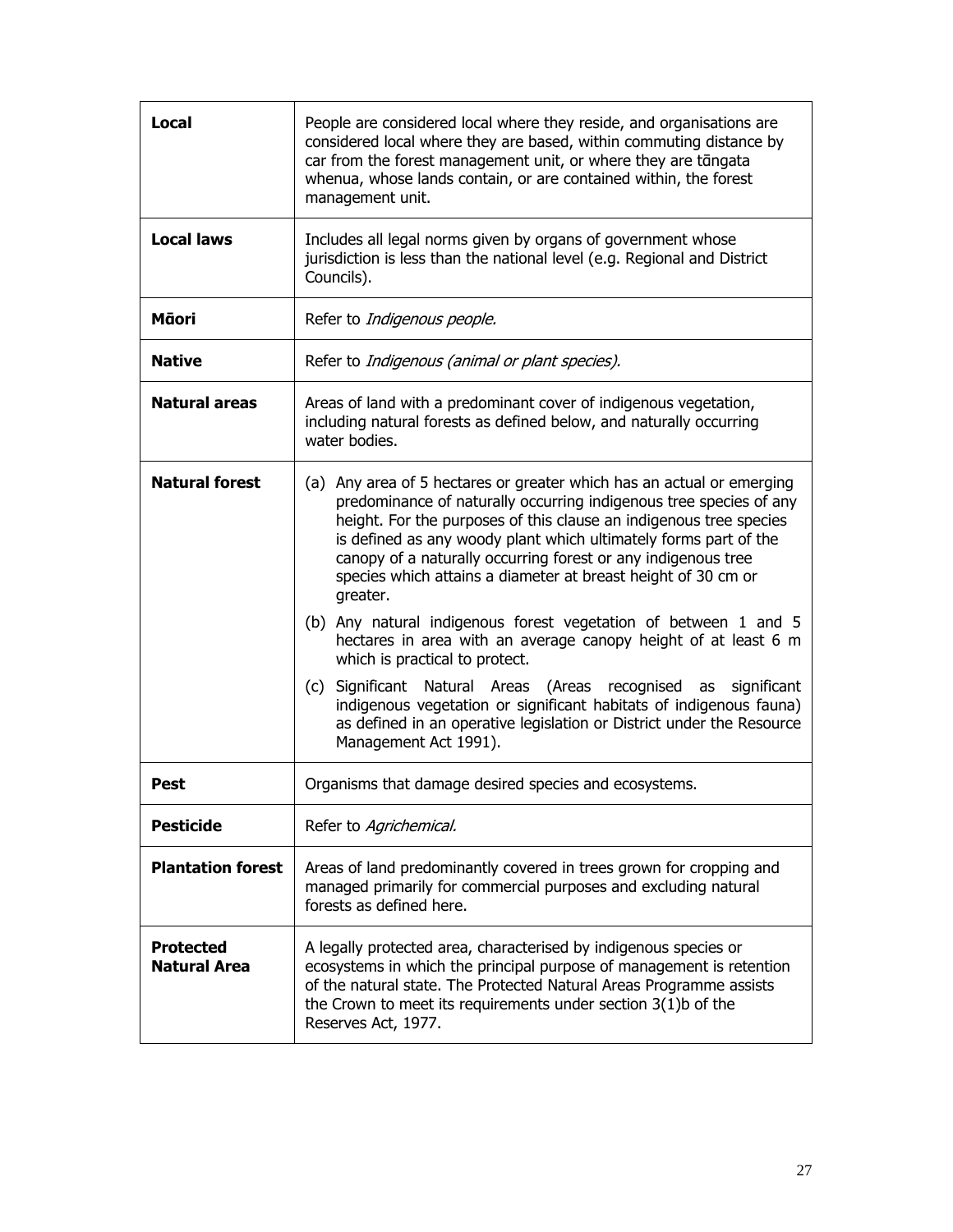| <b>Protection</b>                            | In relation to an ecosystem, plant or animal, means to maintain, as far<br>as is practicable, in its current state.                                                                                                                                                                                                                                                                                                                                                                                                                                                                                                                                                                                                                    |
|----------------------------------------------|----------------------------------------------------------------------------------------------------------------------------------------------------------------------------------------------------------------------------------------------------------------------------------------------------------------------------------------------------------------------------------------------------------------------------------------------------------------------------------------------------------------------------------------------------------------------------------------------------------------------------------------------------------------------------------------------------------------------------------------|
| Rare                                         | Species with small world populations that are not at present<br>endangered or vulnerable, but are at risk (The Red Data Books of<br>Australia and New Zealand.)                                                                                                                                                                                                                                                                                                                                                                                                                                                                                                                                                                        |
| <b>Recommended</b><br>area for<br>protection | A place identified as a priority for protection because it contains the<br>best example(s) of its type or class of natural ecosystem and/or<br>landscape in an ecological district (The New Zealand Protected Natural<br>Areas Programme, Kelly and Park, 1986).                                                                                                                                                                                                                                                                                                                                                                                                                                                                       |
| Reserve area                                 | A reserve is an area within a forest management unit in which<br>extractive management is specifically excluded. This does not preclude<br>cultural harvest or a one-off commercial harvest of exotic species as<br>part of a restoration programme.                                                                                                                                                                                                                                                                                                                                                                                                                                                                                   |
| <b>Resource</b><br>consent                   | As defined in section 87 of the New Zealand Resource Management Act<br>1991.                                                                                                                                                                                                                                                                                                                                                                                                                                                                                                                                                                                                                                                           |
| <b>Riparian</b>                              | An area with a maximum width of 10 metres immediately adjacent to a<br>perennial water body managed primarily for the maintenance of water<br>quality.                                                                                                                                                                                                                                                                                                                                                                                                                                                                                                                                                                                 |
| <b>Significant</b><br>natural area           | Generally, but not constrained to being subject to one or more of the<br>following:<br>An area that supports an indigenous species that is rare within its<br>$\bullet$<br>ecological district<br>Area is one of the best examples of an association of species<br>$\bullet$<br>typical of its ecological district<br>The area supports an association of species rare in the ecological<br>district<br>The area is little modified and comprises a predominantly intact<br>indigenous system not affected in a major way by weed or pest<br>species<br>An area connected to other significant natural areas in a way that<br>makes a major contribution to the value or natural functioning of<br>connected significant natural areas |
| <b>Silent file</b><br>information            | A file reference that directs the searcher to the particular hapu or<br>whānau that holds a particular piece of information, e.g. whether a<br>proposed track or roadway would pass through a wāhi tapu.                                                                                                                                                                                                                                                                                                                                                                                                                                                                                                                               |
| <b>Taonga</b>                                | Treasured possessions; includes both tangible and intangible treasures.                                                                                                                                                                                                                                                                                                                                                                                                                                                                                                                                                                                                                                                                |
|                                              |                                                                                                                                                                                                                                                                                                                                                                                                                                                                                                                                                                                                                                                                                                                                        |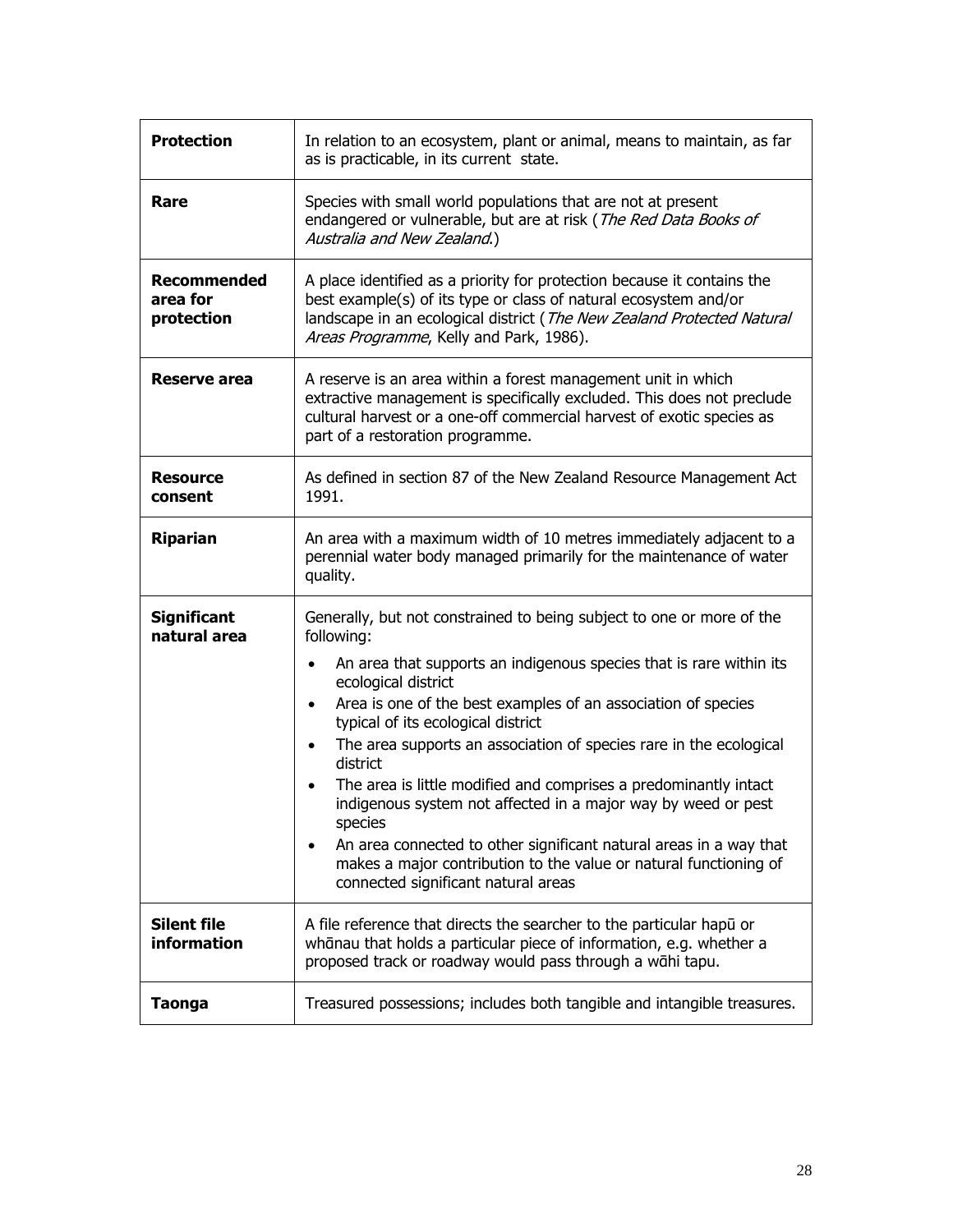| Tāngata whenua               | Māori for 'people of the land'. It refers to the people who have<br>customary authority (mana whenua) over an area of land. It may refer<br>to a hapū (sub-tribe) or iwi (tribe). An individual may also describe<br>himself or herself as tāngata whenua in relationship to a particular<br>place. |  |
|------------------------------|-----------------------------------------------------------------------------------------------------------------------------------------------------------------------------------------------------------------------------------------------------------------------------------------------------|--|
| <b>Tenure</b>                | The bundle of rights and duties of ownership, holding, access and/or<br>usage of a particular land unit (landholding) and/or the associated<br>resources therein (such as trees, plant species, water, minerals etc), as<br>recognised by legal statutes or customary practice.                     |  |
| <b>Threatened</b><br>species | A species or community that is vulnerable, endangered or presumed<br>extinct.                                                                                                                                                                                                                       |  |
| Wāhi tapu                    | Place sacred to Maori in the traditional, spiritual, religious, ritual or<br>mythological sense (Historic Places Act 1993).                                                                                                                                                                         |  |
| Weed                         | Plant growing in a location where it is undesired.                                                                                                                                                                                                                                                  |  |
| Whānau                       | A family (nuclear or extended).                                                                                                                                                                                                                                                                     |  |
| <b>Wildings</b>              | Unwanted natural regeneration of introduced tree species outside the<br>forest management unit.                                                                                                                                                                                                     |  |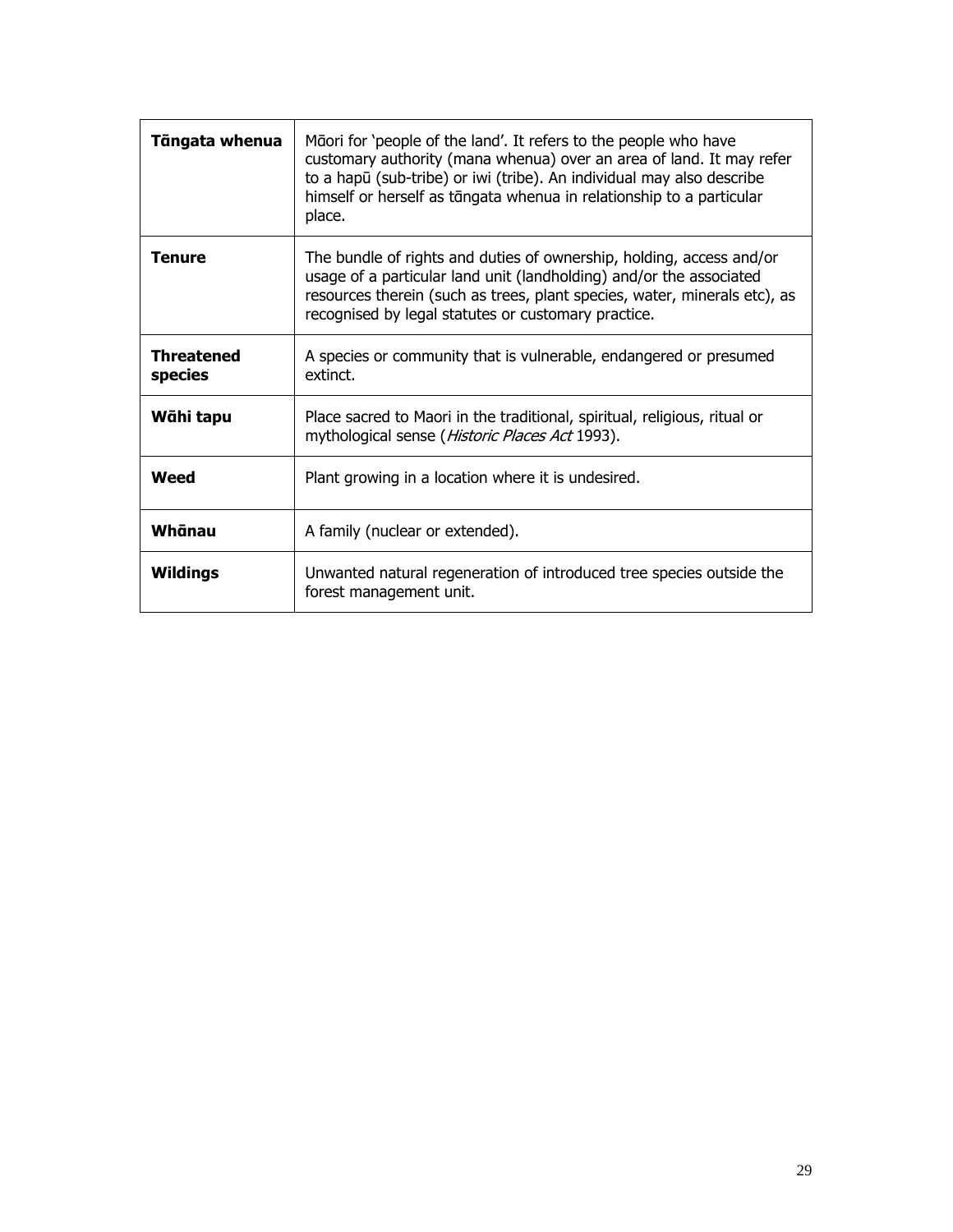### **Controlled agrichemicals<sup>2</sup>**

All agrichemicals banned by law in New Zealand are prohibited from use.

Agrichemical use shall be in accordance with applicable regulatory requirements. Efforts shall be made to reduce the intensity and/or frequency of agrichemical use to below that which is allowed by regulation where it is efficacious and economic to do so.

Use of controlled agrichemical formulations listed below (refer Tables 1 & 2) within forests managed to this Standard shall be limited to the specified formulation, application rate and other conditions of use. Conditions of use can include prohibition.

Modification of the list of controlled agrichemical formulations is at the discretion of the Chemical Moderation Committee (CMC).

The CMC will be appointed from time to time by the NZ Forest Owners Association. It will comprise four members representative of environmental, social, economic and Mᾱori interests who also have expertise relevant to agrichemical use in plantation forests and/or expertise in those aspects of forest management impacted by agrichemical use.

The CMC shall meet as and when required to consider requests for inclusion or modification of either the agrichemicals listed or their conditions of use. For the avoidance of doubt the CMC:

- Will consider no more than three requests in any calendar year for changes to the agrichemicals listed in this Appendix
- Retains the discretion to prioritise the requests it receives
- Cannot list a formulation or condition of use which would breach a regulatory obligation
- Will make decisions with reference to S7.1
- Will, within 6 months of making a decision to modify the conditions of use applying to the use of an agrichemical, amend Table 1 or Table 2 as appropriate
- Will make decisions to modify the list of controlled agrichemicals by consensus. Where consensus is not achieved the list will not be modified.

Forests managed to comply with the National Standard have 12 months from the date of publication of a change to the agrichemicals listed in this Appendix to comply with that change.

 2 The term 'agrichemical' means 'agricultural compound' as defined in NZ legislation. Refer to Glossary.